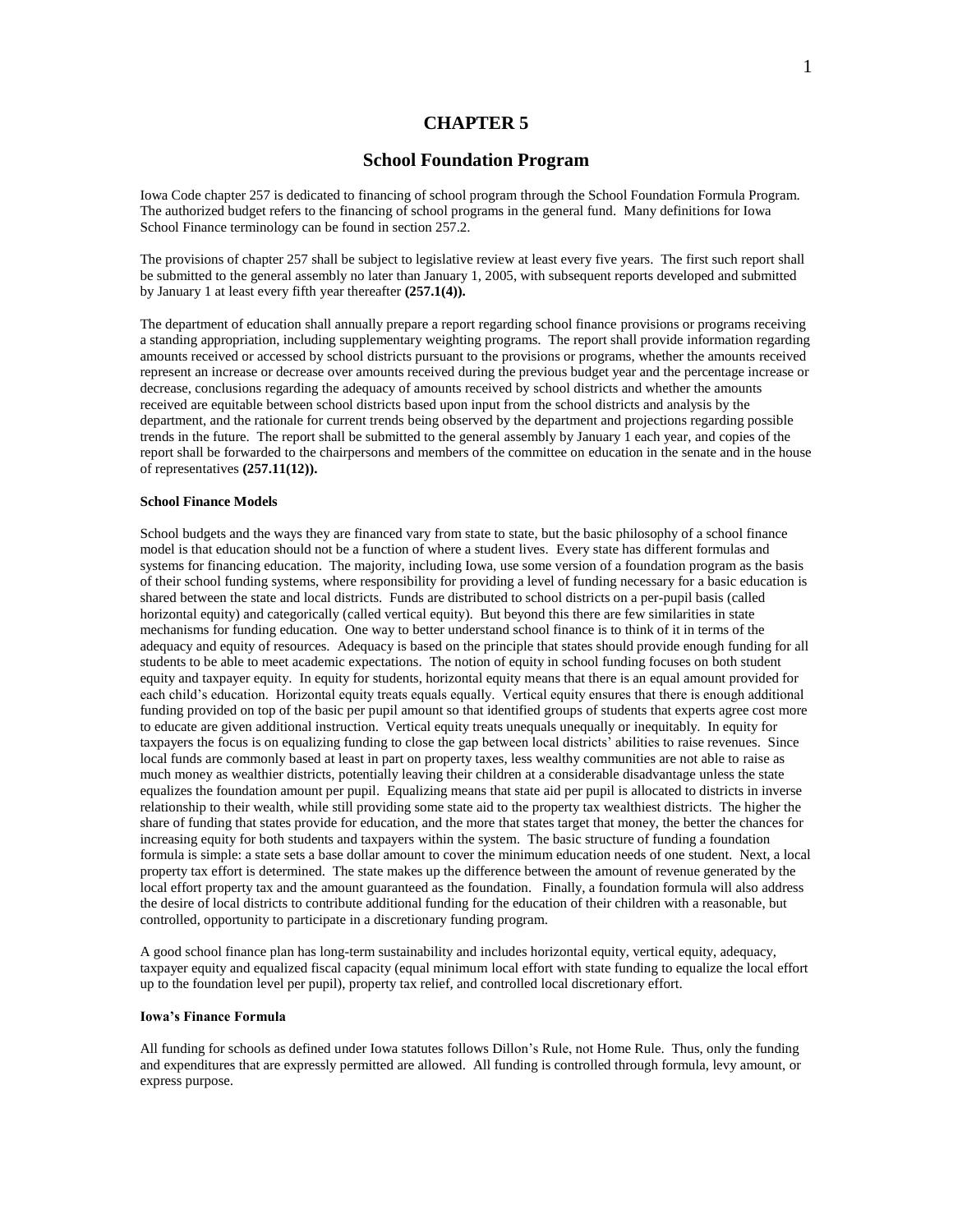The basic features of Iowa's method for financing public elementary and secondary education includes the funding components that experts believe should be included in a good school finance plan. Iowa's finance formula includes a uniform levy requirement, establishes a state foundation base, budgets on the number of students enrolled, provides for minimum state aid to each district, equalizes spending per pupil, provides property tax relief, provides for local discretion, provides some equalization to discretionary local revenues, and provides for increased use of income taxes as an alternative local source of revenue. In addition, Iowa's finance formula includes establishing a maximum on each budget and a governor-appointed body to serve as a control and safety value for districts on budgetary issues. Districts that deficit spend must appear before the School Budget Review Committee to present a corrective action plan that demonstrates the district has either increased its revenues or decreased its expenditures to remain within the statutorily set maximum spending authority.

The AEAs are funded under a "flow through" concept whereby the local district generates an amount per pupil that is forwarded to each agency.

## **Foundation State Aid**

For a budget year, each school district in the state is entitled to receive foundation aid, in an amount per pupil equal to the difference between the amount per pupil of foundation property tax in the district, and the combined foundation base per pupil or the combined district cost per pupil, whichever is less. However, if the amount of foundation aid received by a school district under chapter 257 is less than three hundred dollars (\$300) per pupil, the district is entitled to receive three hundred dollars per pupil unless the receipt of three hundred dollars per pupil plus the per pupil amount raised by the foundation property tax exceeds the combined district cost per pupil of the district for the budget year. In that case, the district is entitled to receive an amount per pupil equal to the difference between the per pupil amount raised by the foundation property tax for the budget year and the combined district cost per pupil for the budget year **(257.1(2)"a").**

For the budget year commencing July 1, 1999, and for each succeeding budget year the regular program foundation base per pupil is 87.5% of the regular program state cost per pupil. For the budget year commencing July 1, 1991, and for each succeeding budget year the special education support services foundation base is 79% of the special education support services state cost per pupil. The combined foundation base is the sum of the regular program foundation base, the special education support services foundation base, the total teacher salary supplement district cost, the total professional development supplement district cost, the total early intervention supplement district cost, the total teacher leadership supplement district cost, the total AEA teacher salary supplement district cost, and the total AEA professional development supplement district cost **(257.1(2)"b").**

For the budget year commencing July 1, 1999, the department of management shall add the amount of the additional budget adjustment computed in section 257.14, subsection 1, to the combined foundation base **(257.1(2)"c").** 

There is appropriated each year from the general fund of the state an amount necessary to pay the foundation aid under chapter 257, the preschool foundation aid under chapter 256C, supplementary aid under section 257.4, subsection 2, and adjusted additional property tax levy aid under section 257.15, subsection 4. All state aids paid under chapter 257, unless otherwise stated, shall be paid in monthly installments beginning on September 15 of a budget year and ending on or about June 15 of the budget year as determined by the department of management, taking into consideration the relative budget and cash position of the state resources. All moneys received by a school district from the state under chapter 257 shall be deposited in the general fund of the school district, and may be used for any school general fund purpose unless otherwise provided by law [i.e. categorical funding] **(257.16).**

Notwithstanding any provision to the contrary, if the governor orders budget reductions in accordance with section 8.31, the teacher salary supplement district cost, the professional development supplement district cost, and the early intervention supplement district cost as calculated under section 257.10, subsections 9, 10, 11, and 12, and the AEA teacher salary supplement district cost and the AEA professional development supplement district cost as calculated under section 257.37A, subsections 1 and 2, shall be paid in full as calculated and the reductions in the appropriations provided in accordance with this section shall be reduced from the remaining moneys appropriated pursuant to this section and shall be distributed on a per pupil basis calculated with the weighted enrollment determined in accordance with section 257.6, subsection 5. **(257.16(4)).**

## **Foundation Property Tax**

Except as provided in subsections 257.3(2) and (3), a school district shall cause to be levied each year, for the school general fund, a foundation property tax equal to five dollars and forty cents [\$5.40] per thousand dollars of assessed valuation on all taxable property in the district **(257.3(1)).**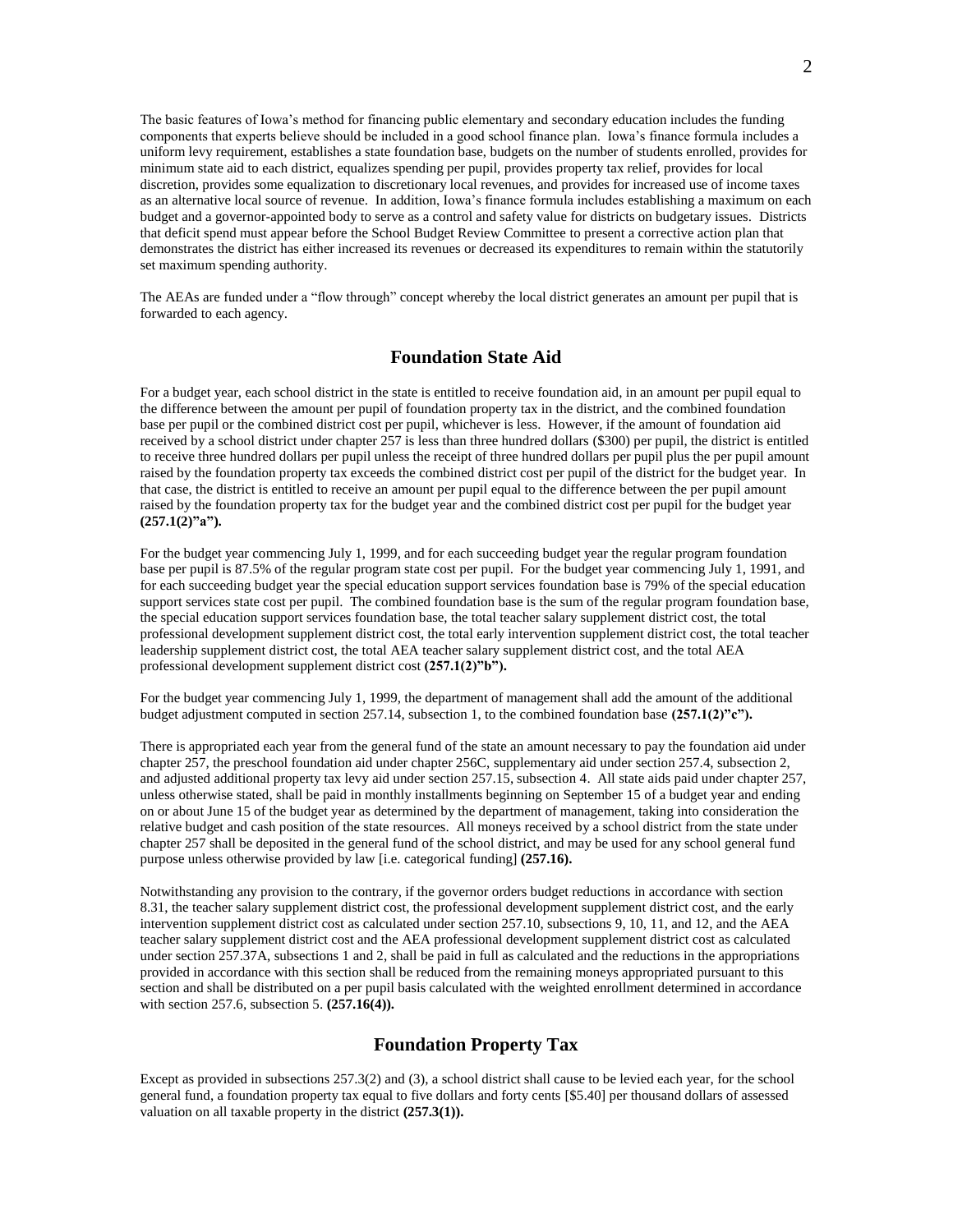- a. Notwithstanding subsection 1, a reorganized school district shall cause a foundation property tax of four dollars and forty cents per thousand dollars of assessed valuation to be levied on all taxable property which, in the year preceding a reorganization, was within a school district affected by the reorganization as defined in section 275.1, or in the year preceding a dissolution was a part of a school district that dissolved if the dissolution proposal has been approved by the director of the department of education pursuant to section 275.55.
- b. In succeeding school years, the foundation property tax levy on that portion shall be increased to the rate of four dollars and ninety cents per thousand dollars of assessed valuation the first succeeding year, five dollars and fifteen cents per thousand dollars of assessed valuation the second succeeding year, and five dollars and forty cents per thousand dollars of assessed valuation the third succeeding year and each year thereafter.
- c. The foundation property tax levy reduction pursuant to this subsection shall be available if either of the following apply:
	- 1) In years preceding the reorganization or dissolution, the school district affected by the reorganization or the school district that dissolved had a certified enrollment of fewer than 600 pupils.
	- 2) In the year preceding the reorganization or dissolution, the school district affected by the reorganization or the school district that dissolved had a certified enrollment of 600 pupils or greater, and entered into a reorganization or dissolution with one or more school districts with a certified enrollment of fewer than 600 pupils. The amount of foundation property tax reduction received by a school district qualifying for the reduction pursuant to this subparagraph shall not exceed the highest reduction amount provided in paragraphs "a" and "b" received by any of the school districts with a certified enrollment of fewer than 600 pupils involved in the reorganization pursuant to subparagraph 1 of this paragraph "c".
- d. For purposes of this section, a reorganized school district is one which absorbs at least 30% of the enrollment of the school district affected by a reorganization or dissolved during a dissolution and in which action to bring about a reorganization or dissolution is initiated by a vote of the board of directors or jointly by the affected boards of directors to take effect on or after July 1, 2007, and on or before July 1, 2014. Each district which initiated, by a vote of the board of directors or jointly by the affected boards, action to bring about a reorganization or dissolution to take effect on or after July 1, 2007, and on or before July 1, 2014, shall certify the date and the nature of the action taken to the department of education by January 1 of the year in which the reorganization or dissolution takes effect **(257.3(2)).**

# **Additional Property Tax & Property Tax Adjustment Aid**

A school district shall cause an additional property tax to be levied each year. The rate of the additional property tax levy in a school district shall be determined by the department of management and shall be calculated to raise the difference between the combined district cost for the budget year and the sum of the following:

- (1) The products of the regular program foundation base per pupil times the weighted enrollment in the district.
- (2) The product of special education support services foundation base per pupil times the special education support services weighted enrollment in the district.
- (3) The total teacher salary supplement district cost.
- (4) The total professional development supplement district cost.
- (5) The total early intervention supplement district cost.
- (6) The total AEA teacher salary supplement district cost.
- (7) The total AEA professional development supplement district cost.
- (8) The amount of the school district property tax replacement payment to be received by the school district under section 257.16B.
- (9) The total teacher leadership supplement district cost **(257.4(1)"a").**

This section of the foundation formula provides for additional property tax relief. Additional state aid is provided for the districts with the highest formula driven additional levy rates. The calculation establishes a maximum property tax rate on a specific portion of the school district budgets (the additional levy portion of the regular program, special education and supplemental weighting costs). Funding from a state appropriation and from the Property Equity and Relief Fund is used to reduce the property taxes in districts with rates above that maximum. The Property Equity and Relief funding is revenue generated from the statewide penny that is in excess of the amount distributed to school districts based on the distribution formula used for SILO funds.

For the budget year beginning July 1, 2008, and succeeding budget years, the department of management shall annually determine an adjusted additional property tax levy and a statewide maximum adjusted additional property tax levy rate, not to exceed the statewide average additional property tax levy rate, calculated by dividing the total adjusted additional property tax levy dollars statewide by the statewide total net taxable valuation. For purposes of this paragraph, the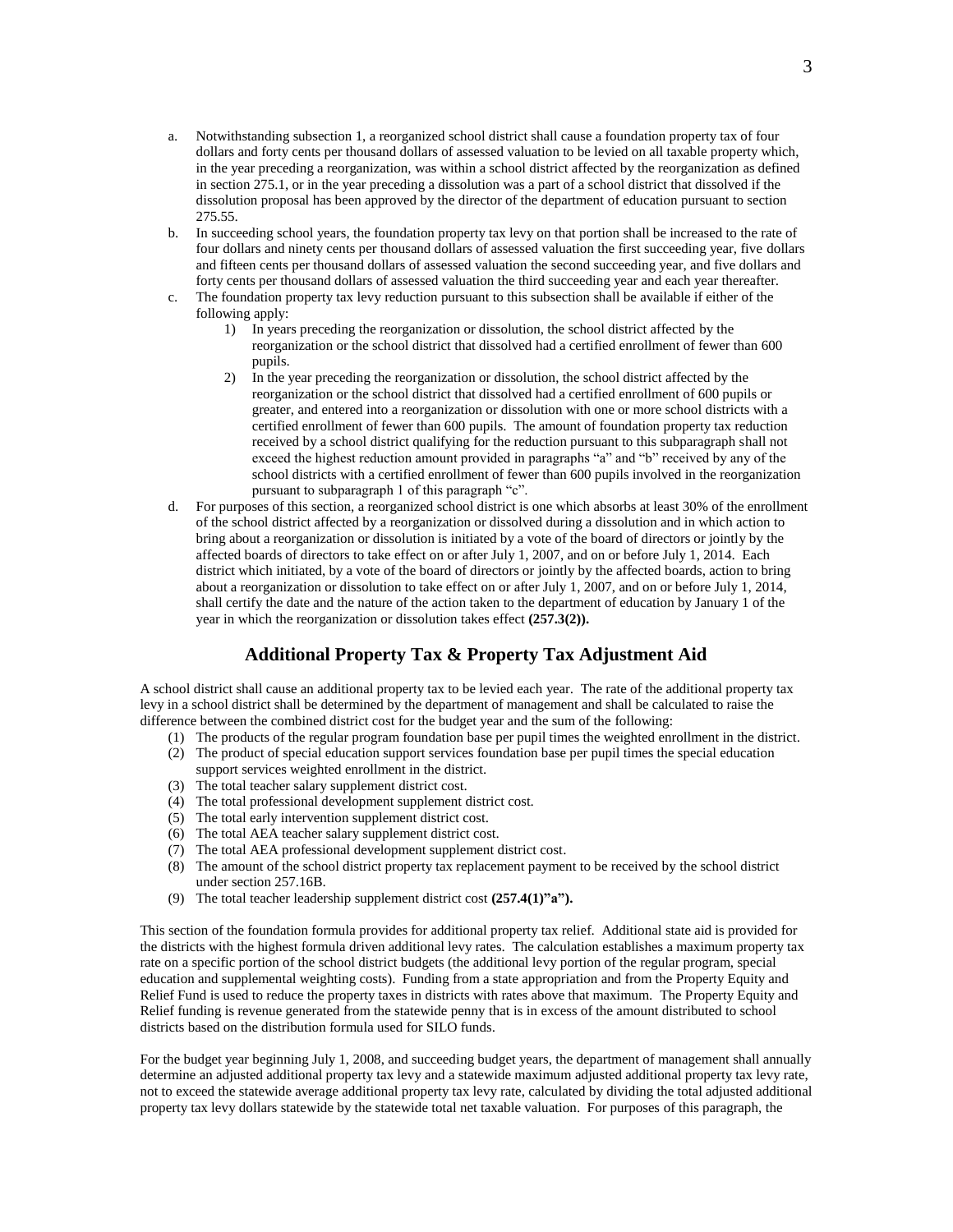adjusted additional property tax levy shall be that portion of the additional property tax levy corresponding to the state cost per pupil multiplied by a school district's weighted enrollment, and then multiplied by one hundred percent less the regular program foundation base per pupil percentage pursuant to section 257.1, and then reduced by the amount of the property tax replacement payment to be received under section 257.16B. The district shall receive adjusted additional property tax levy aid in an amount equal to the difference between the adjusted additional property tax levy rate and the statewide maximum adjusted additional property tax levy rate, as applied per thousand dollars of assessed valuation on all taxable property in the district. The statewide maximum adjusted additional property tax levy rate shall be annually determined by the department taking into account amounts allocated pursuant to section 257.15, subsection 4, and the balance of the property tax equity and relief fund created in section 257.16A at the end of the calendar year **(257.4(1)"b").**

For the budget year beginning July 1, 1992, and succeeding budget years, the department of education shall pay property tax adjustment aid to a school district equal to the amount paid to the district for the base year less an amount equal to the product of the percent by which the taxable valuation in the district increased, if the taxable valuation increased, from January 1 of the year prior to the base year to January 1 of the base year and the property tax adjustment aid. The department of management shall adjust the rate of the additional property tax accordingly and notify the department of education of the amount of aid to be paid to each district from moneys appropriated for property tax adjustment aid **(257.15(2)).** There is appropriated from the general fund of the state to the department of education, for each fiscal year, an amount necessary to pay property tax adjustment aid to school districts. Property tax adjustment aid shall be paid to school districts in the manner provided in section 257.16 **(257.15(3)).** The department of management shall allocate from amounts appropriated pursuant to section 257.16, subsection 1, and from funds appropriated from the property tax equity and relief fund created in section 257.16A for the purpose of calculating the statewide maximum adjusted additional property tax levy rate and providing adjusted additional property tax levy aid as provided in section 257.4, subsection 1, paragraph *"b"*, an amount equal to the sum of subparagraphs (1) and (2) as follows:

(1) From the amount appropriated from the general fund of the state pursuant to section 257.16, subsection 1, equal to the following:

(a) For the budget year beginning July 1, 2006, six million dollars.

(b) For the budget year beginning July 1, 2007, twelve million dollars.

(c) For the budget year beginning July 1, 2008, eighteen million dollars.

(d) For the budget year beginning July 1, 2009, and succeeding budget years, twenty-four million dollars.

(2) From the amount appropriated from the property tax equity and relief fund created in section 257.16A

**(257.15(4)"a").**

After lowering all school district additional property tax levy rates to the statewide maximum adjusted additional property tax levy rate under paragraph *"a"*, the department of management shall use any remaining funds at the end of the calendar year to further lower additional property taxes by increasing for the budget year beginning the following July 1, the state foundation base percentage. Moneys used pursuant to this paragraph shall supplant an equal amount of the appropriation made from the general fund of the state pursuant to section 257.16 that represents the increase in state foundation aid **(257.15(4)"b").**

A property tax equity and relief fund is created as a separate and distinct fund in the state treasury under the control of the department of management. Moneys in the fund include revenues credited to the fund, appropriations made to the fund, and other moneys deposited into the fund. There is appropriated annually all moneys in the fund to the department of management for purposes of section 257.15, subsection 4. Notwithstanding section 8.33, any moneys remaining in the property tax equity and relief fund at the end of a fiscal year shall not revert to any other fund but shall remain in the property tax equity and relief fund for use as provided in this section for the following fiscal year **(257.16A).**

## **Budget Enrollment**

Basic enrollment for a budget year is a district's actual enrollment for the base year. Basic enrollment for the base year is a district's actual enrollment for the year preceding the base year **(257.6(2)).** Budget enrollment for the budget year is the basic enrollment for the budget year **(257.6(4)).** Actual enrollment is determined annually on October 1, or the first Monday in October if October 1 falls on a Saturday or Sunday **(257.6(1)"a").**

The department of management shall adjust the enrollment of the school district for the audit year based upon reports filed under section 11.6, and shall further adjust the budget of the second year succeeding the audit year for the property tax and state aid portions of the reported differences in enrollments for the year succeeding the audit year **(257.6(1)"c").**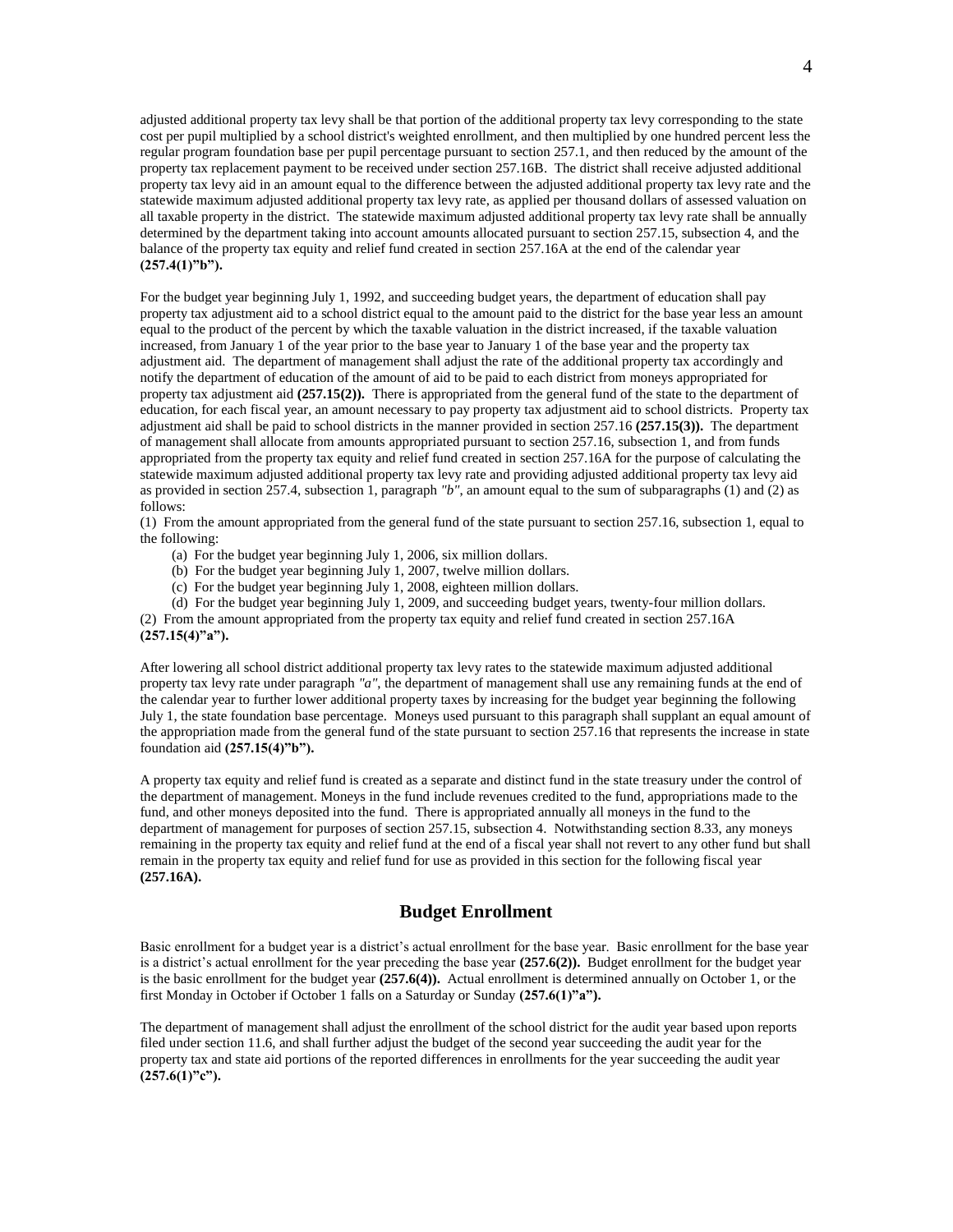For the school year beginning July 1, 2008, and each succeeding school year, a student shall not be included in a district's enrollment for purposes of chapter 257 or considered an eligible pupil under section 261E.6 [PSEO] if the student meets all of the following:

- a. Was eligible to receive a diploma with the class in which they were enrolled and that class graduated in the previous school year.
- b. Continues enrollment in the district to take courses either provided by the district, offered by community colleges under the provisions of section 257.11 [supplementary weighting], or to take courses under the provisions of section 261E.6 [PSEO] **(257.6(6)).**

## **Regular Program District Cost**

The regular program district cost per pupil for each school district for a budget year is the regular program district cost per pupil for the base year plus the regular program supplemental state aid for the budget year except as otherwise provided in this subsection **(257.10(2).** The regular program district cost per pupil for each school district is between 100% and 105% of the state regular program cost per pupil.

Regular program district cost for a school district for a budget year is equal to the regular program district cost per pupil for the budget year multiplied by the budget enrollment for the budget year **(257.10(6)).**

## **Combined District Cost**

Combined district cost per pupil for a school district is the sum of the regular program district cost per pupil and the special education support services district cost per pupil. Combined district cost per pupil does not include a modified supplemental amount added for school districts that have a negative balance of funds raised for special education instruction programs, a modified supplemental amount granted by the SBRC for a single school year, or a modified supplemental amount added for programs for dropout prevention **(257.10(5)).**

Combined district cost is the sum of the regular program district cost per pupil multiplied by the weighted enrollment, the special education support services district cost, the total teacher salary supplement district cost, the total professional development supplement district cost, the total early intervention supplement district cost, and the total teacher leadership supplement cost, plus the sum of the additional district cost allocated to the district to fund media services and educational services provided through the AEA, the AEA total teacher salary supplement district cost and the AEA total professional development supplement district cost **(257.10(8)"a").** A school district may increase its combined district cost for the budget year to the extent that an excess tax levy is authorized by the school budget review committee [SBRC] **(257.10(8)"b**"). This excess tax levy referred to is a modified supplemental amount for the returning dropout and dropout prevention program. As a practical matter, other than the modified supplemental amount for the returning dropout and dropout prevention program, the SBRC can only grant a modified supplemental amount for the fiscal year in which the request is made and the expenditure is made, so those amounts would be in the base year rather than the budget year. Only the returning dropout and dropout prevention program modified supplemental amount is applicable to the subsequent (or budget) year.

## **Weighted Enrollment**

Weighted enrollment is the budget enrollment plus the district's additional enrollment because of special education calculated on November 1 of the base year plus additional pupils added due to the application of the supplementary weighting. Weighted enrollment for special education support services costs is equal to the weighted enrollment minus the additional pupils added due to the application of the supplementary weighting **(257.6(5)).**

## **Special Education Weighting**

"Children requiring special education" means persons under twenty-one [21] years of age, including children under five [5] years of age, who have a disability in obtaining an education because of a head injury, autism, behavioral disorder, or physical, mental, communication, or learning disability, as defined by the rules of the department of education. If a child requiring special education reaches the age of twenty-one [21] during an academic year, the child may elect to receive special education services until the end of the academic year **(256B.2(1)).**

An area education agency director of special education may request approval from the department of education to continue the special education program of a person beyond the person's twenty-first birthday if the person had an accident or prolonged illness that resulted in delays in the initiation of or interruptions in that person's special education program. Approval may be granted by the department to continue the special education program of that person for up to three years or until the person's twenty-fourth birthday **(256B.8).**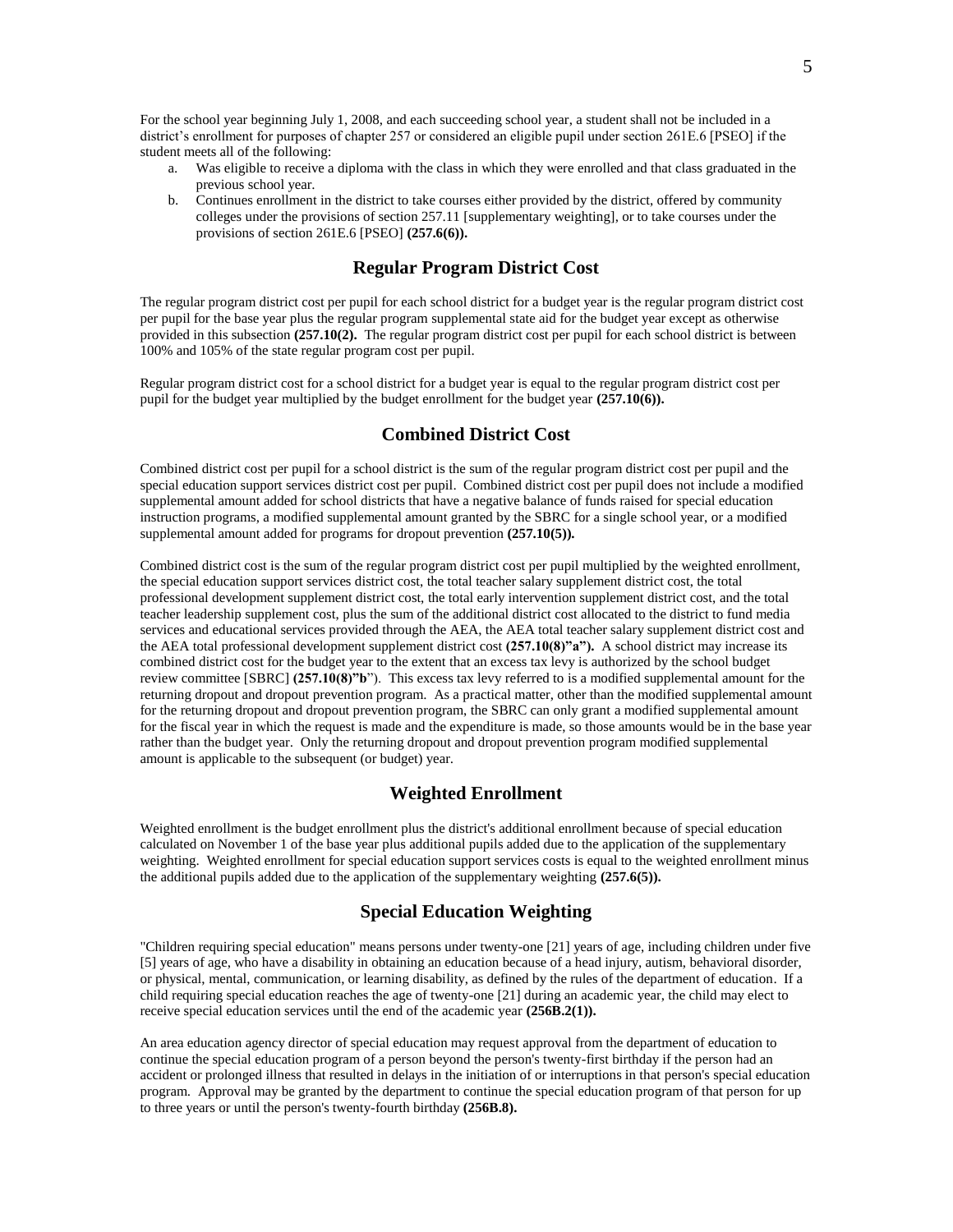In order to provide funds for the excess costs of instruction of children requiring special education, above the costs of instruction of pupils in a regular curriculum, a special education weighting plan for determining enrollment in each school district is adopted **(256B.9(1)).**

The weighting for each category of child multiplied by the number of children in each category in the enrollment of a school district, as identified and certified by the director of special education for the AEA, determines the weighted enrollment to be used in that district for purposes of computations required under the state school foundation plan in chapter 257 **(256B.9(2)).**

A school district shall determine its additional enrollment because of special education, as defined in section 257.6, by November 1 of each year and shall certify its additional enrollment because of special education to the department of education by November 15 of each year, and the department shall promptly forward the information to the department of management. For the purposes of chapter 257, additional enrollment because of special education is determined by multiplying the weighting of each category of child under section 256B.9 times the number of children in each category totaled for all categories minus the total number of children in all categories **(257.6(3)).**

On December 1, 1987, and no later than December 1 every two years thereafter, for the school year commencing the following July 1, the director of the department of education shall report to the school budget review committee the average costs of providing instruction for children requiring special education in the categories of the weighting plan established under this section, and for providing services to nonpublic school students pursuant to section 256.12, subsection 2, and the director of the department of education shall make recommendations to the school budget review committee for needed alterations to make the weighting plan suitable for subsequent school years. The school budget review committee shall establish the weighting plan for each school year and shall report the plan to the director of the department of education. The school budget review committee may establish weights to the nearest hundredth. The school budget review committee shall not alter the weighting assigned to pupils in a regular curriculum, but it may increase or decrease the weighting assigned to each category of children requiring special education by not more than two- tenths of the weighting assigned to pupils in a regular curriculum. The state board of education shall adopt rules under chapter 17A to implement the weighting plan for each year and to assist in identification and proper indexing of each child in the state who requires special education **(256B.9(4)).**

The SBRC shall review the recommendations of the director of the department of education relating to the special education weighting plan, and shall establish a weighting plan for each school year pursuant to section 256B.9, and report the plan to the director of the department of education **(257.31(12)).**

# **Supplementary Weighting**

In order to provide additional funds for school districts which send their resident pupils to another school district, which jointly employ and share the services of teachers under section 280.15, or which use the services of a teacher employed by another school district, a supplementary weighting plan for determining enrollment is adopted in section 257.11 **(257.11(2)"a").** In order to provide additional funds for school districts which send their resident high school pupils to a community college for college-level classes, a supplementary weighting plan for determining enrollment is adopted **(257.11(3)"a").** A pupil eligible for the weighting plan provided in section 256B.9 is not eligible for supplementary weighting pursuant to section 257.11 unless it is determined that the course generating the supplementary weighting has no relationship to the pupil's disability. A pupil attending an alternative program or an at-risk pupils' program, including alternative high school programs, is not eligible for supplementary weighting under these plans **(257.11(10)).** See below for special supplementary weighting available for ICN classes and at risk/alternative schools/programs.

If the school budget review committee certifies to the department of management that the shared classes or teachers would otherwise not be implemented without the assignment of additional weighting, pupils attending classes in another school district, attending classes taught by a teacher who is employed jointly under section 280.15, or attending classes taught by a teacher who is employed by another school district are assigned a weighting of forty-eight hundredths (0.48) of the percentage of the pupil's school day during which the pupil attends classes in another district, attends classes taught by a teacher who is jointly employed under section 280.15, or attends classes taught by a teacher who is employed by another school district  $(257.11(2)^{n}b^{n})$ . If the SBRC certifies to the department of management that the class would not otherwise be implemented without the assignment of additional weighting, pupils attending a community college-offered class or attending a class taught by a community college-employed instructor are assigned a weighting of the percentage of the pupil's school day during which the pupil attends class in the community college or attends a class taught by a community college-employed instructor times seventy hundredths (0.70) for career and technical courses or forty-six hundredths (0.46) for liberal arts and sciences courses **(257.11(3)"b").**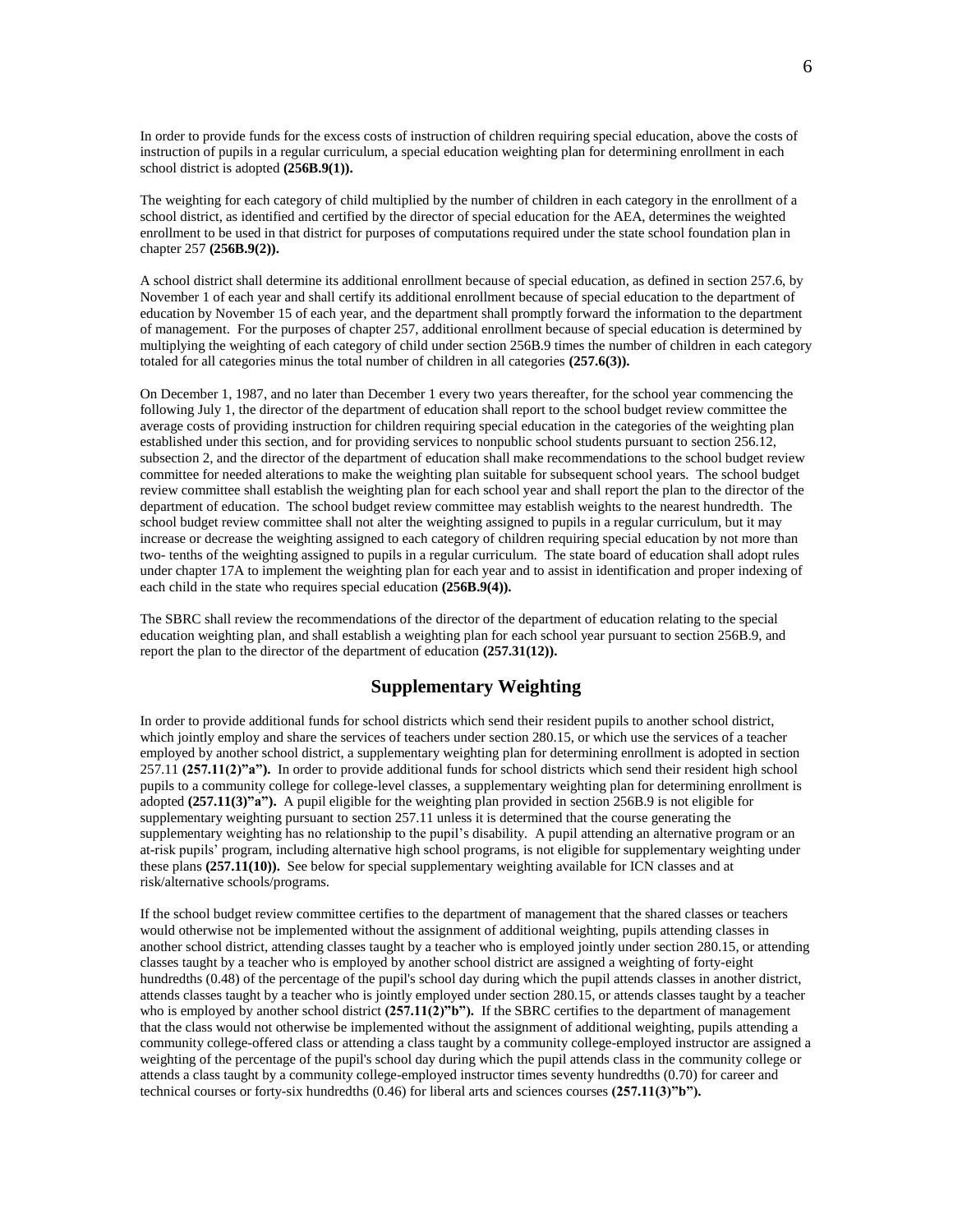School districts participating in [sending students to] regional academies are eligible for supplementary weighting as provided in section 257.11, subsection 2 [sending resident students to another district for classes]. [Beginning July 1, 2012], the school districts participating in the regional academy shall enter into an agreement on how the funding generated by the supplementary weighting received shall be used and shall submit the agreement to the Department of Education for approval **(261E.9(3**)). This is also true if the district is sending resident students to a career academy offered by another school district where the courses are not concurrent enrollment.

For detailed information on eligibility for various supplementary weightings, refer to Iowa Administrative Code chapter 281—97.

## **Concurrent Enrollment Supplementary Weighting**

Concurrent enrollment means any course offered to students in grades 9 through 12 during the regular school year approved by the board of directors of a school district through a contractual agreement between a community college and the school district that meets the provisions of section 257.11(3) **(261E.2(1)).**

The following requirements shall be met for the purposes of assigning an additional weighting for classes offered through a sharing agreement between a school district and community college. The class must be:

- 1) Supplementing, not supplanting, high school courses required to be offered pursuant to section 256.11, subsection 5.
- 2) Included in the community college catalog or an amendment or addendum to the catalog.
- 3) Open to all registered community college students, not just high school students. The class may be offered in a high school attendance center.
- 4) For college credit and the credit must apply toward an associate of arts or associate of science degree, or toward an associate of applied arts or associate of applied science degree, or toward completion of a college diploma program.
- 5) Taught by an instructor employed or contracted by a community college who meets the requirements of section 261E.3, subsection 2.
- 6) Taught utilizing the community college course syllabus.
- 7) Taught in such a manner as to result in student work and student assessment which meet college-level expectations **(257.11(3)"b").**

A school district shall ensure that any course made available to a student through any sharing agreement between the school district and a community college or any other entity providing course programming pursuant to this section to students enrolled in the school district meets the expectations contained in the core curriculum adopted pursuant to section 256.7, subsection 26. The school district shall ensure that any course that has the capacity to generate college credit shall be equivalent to college-level work **(257.11(11)).**

The community college may offer programs for students of high school age to provide advanced college courses not taught at a student's high school while the student is also enrolled in the high school **(260C.6).**

A district-to-community college sharing or concurrent enrollment program is established to be administered by the department to promote rigorous academic or career and technical pursuits and to provide a wider variety of options to high school students to enroll part-time in eligible nonsectarian courses at or through community colleges established under chapter 260C. The program shall be made available to all resident students in grades nine through twelve **(261E.8(1)).** A student may make application to a community college and the school district to allow the student to enroll for college credit in a nonsectarian course offered by the community college. A comparable course, as defined in rules adopted by the board of directors of the school district, must not be offered by the school district or accredited nonpublic school which the student attends. The school board shall annually approve courses to be made available for high school credit using locally developed criteria that establishes which courses will provide the student with academic rigor and will prepare the student adequately for transition to a postsecondary institution. If an eligible postsecondary institution accepts a student for enrollment under this section, the school district, in collaboration with the community college, shall send written notice to the student, the student's parent or legal guardian in the case of a minor child, and the student's school district. The notice shall list the course, the clock hours the student will be attending the course, and the number of hours of college credit that the student will receive from the community college upon successful completion of the course **(261E.8(3)).** District-to-community college sharing agreements or concurrent enrollment programs that meet the requirements of section 257.11, subsection 3, are eligible for funding under that provision **(261E.8(6)).**

A career academy course may qualify as a concurrent enrollment course if its meets the requirements of 261E.8 **(261E.10(2)).** District-to-community college sharing agreements or concurrent enrollment programs that meet the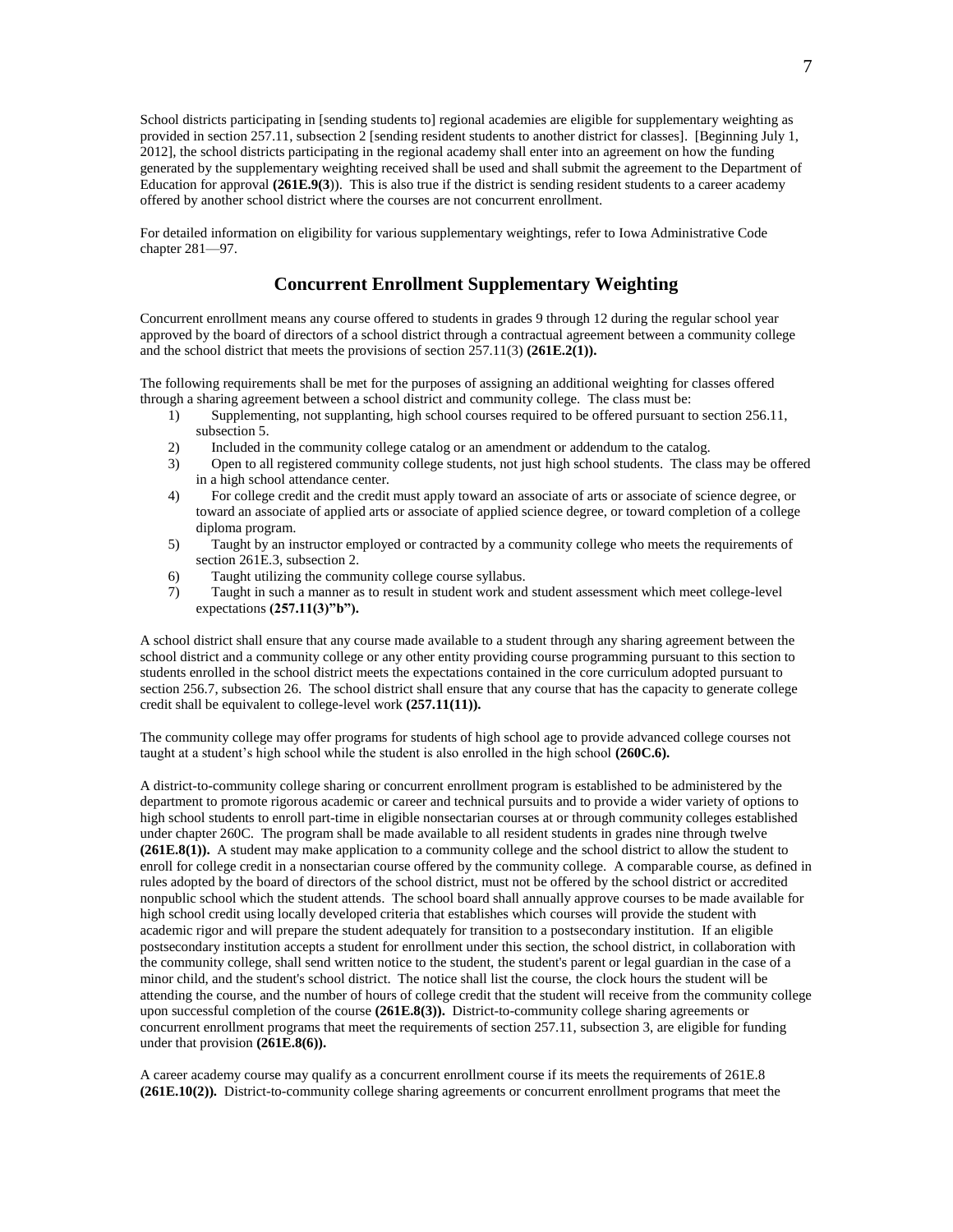requirements of section 257.11(3) are eligible for funding under supplementary weighting **(261E.8(6)).** A career academy is not a regional academy **(IAC 281—97.4(6)).**

A course may be delivered via internet-based technologies. An internet-based course may qualify for additional supplementary weighting if it meets the requirements of section 261E.8 or section 261E.10 [which are the requirements of section 257.11(3)] **(261E.11).**

Except for students enrolled under section 261E.6 [PSEO], if a local school district pays tuition for a resident pupil of high school age, the limitation on tuition to the community college for residents of Iowa shall not apply, the amount of tuition shall be determined by the board of directors of the community college with the consent of the local school board, and the pupil shall not be included in the full-time equivalent [FTE] enrollment of the community college for the purpose of computing general aid to the community college [from the state] **(260C.14(2)).**

Determination of whether a course offered by a community college using local school facilities may be considered a community college course for weighting purposes should be made on a case-by-case basis. In order to receive supplementary weighting, there must be factors which establish that a class offered outside community college facilities is nonetheless a class "in a community college," rather than a district offering **(OAG #98-7-2(L)).** 

## **ICN Classes Supplementary Weighting**

For the purposes of supplementary weighting, *"virtual class"* means either of the following:

- 1) A class provided by a school district to a pupil in another school district via the Iowa communications network's video services.
- 2) A class provided by a community college to a pupil in a school district via the Iowa communications network's video services **(257.11(8)"d")**.

A school district that provides a virtual class to a pupil in another school district and the school district receiving that virtual class for a pupil shall each receive a supplemental weighting of one-twentieth (0.05) of the percentage of the pupil's school day during which the pupil attends the virtual class **(257.11(8)"a").** A school district receiving a virtual class for a pupil from a community college, which class meets the sharing agreement requirements for concurrent enrollment, shall receive a supplementary funding weighting of one-twentieth of the percentage of the pupil's school day during which the pupil attends the virtual class **(257.11(8)"c").** If a class is a virtual class, it is only eligible for the 0.05 supplementary weighting—it is not eligible for the district-to-district supplementary weighting or the district-tocommunity college weighting that would be a higher amount.

A school district that provides [Senior year plus (SYP)] courses delivered via the ICN shall receive supplementary funding as provided in section 257.11, subsection 7 **(261E.11).**

Fifty percent (50%) of the funding the school district providing the virtual class receives as a result of this subsection shall be reserved as additional pay for the virtual classroom instructor. If an instructor's contract provides additional pay for teaching a virtual class, the instructor shall receive the greater amount of either the amount provided for in this paragraph or the amount provided for in the instructor's contract **( 257.11(8)"c").** .

## **At Risk Programs Supplementary Weighting**

In order to provide additional funding to school districts for programs serving at-risk pupils and alternative school pupils in secondary schools, a supplementary weighting plan for at-risk pupils is adopted. A supplementary weighting of forty-eight ten-thousandths per pupil shall be assigned to the percentage of pupils in a school district enrolled in grades one through six, as reported by the school district on the basic educational data survey for the base year, who are eligible for free and reduced price meals under the federal National School Lunch Act and the federal Child Nutrition Act of 1966, 42 U.S.C. § 1751-1785, multiplied by the budget enrollment in the school district; and a supplementary weighting of one hundred fifty-six one-hundred-thousandths per pupil shall be assigned to pupils included in the budget enrollment of the school district. Amounts received as supplementary weighting for at-risk pupils shall be utilized by a school district to develop or maintain at-risk pupils' programs, which may include alternative school programs **(277.11(4)"a").** This at risk supplementary weighting is formula driven and is not included on the certified supplementary weighting form.

# **Whole-Grade Sharing Supplementary Weighting**

Pupils attending class for all or a substantial portion of a school day pursuant to a whole grade sharing agreement executed under sections 282.10 through 282.12 shall be eligible for supplementary weighting pursuant to this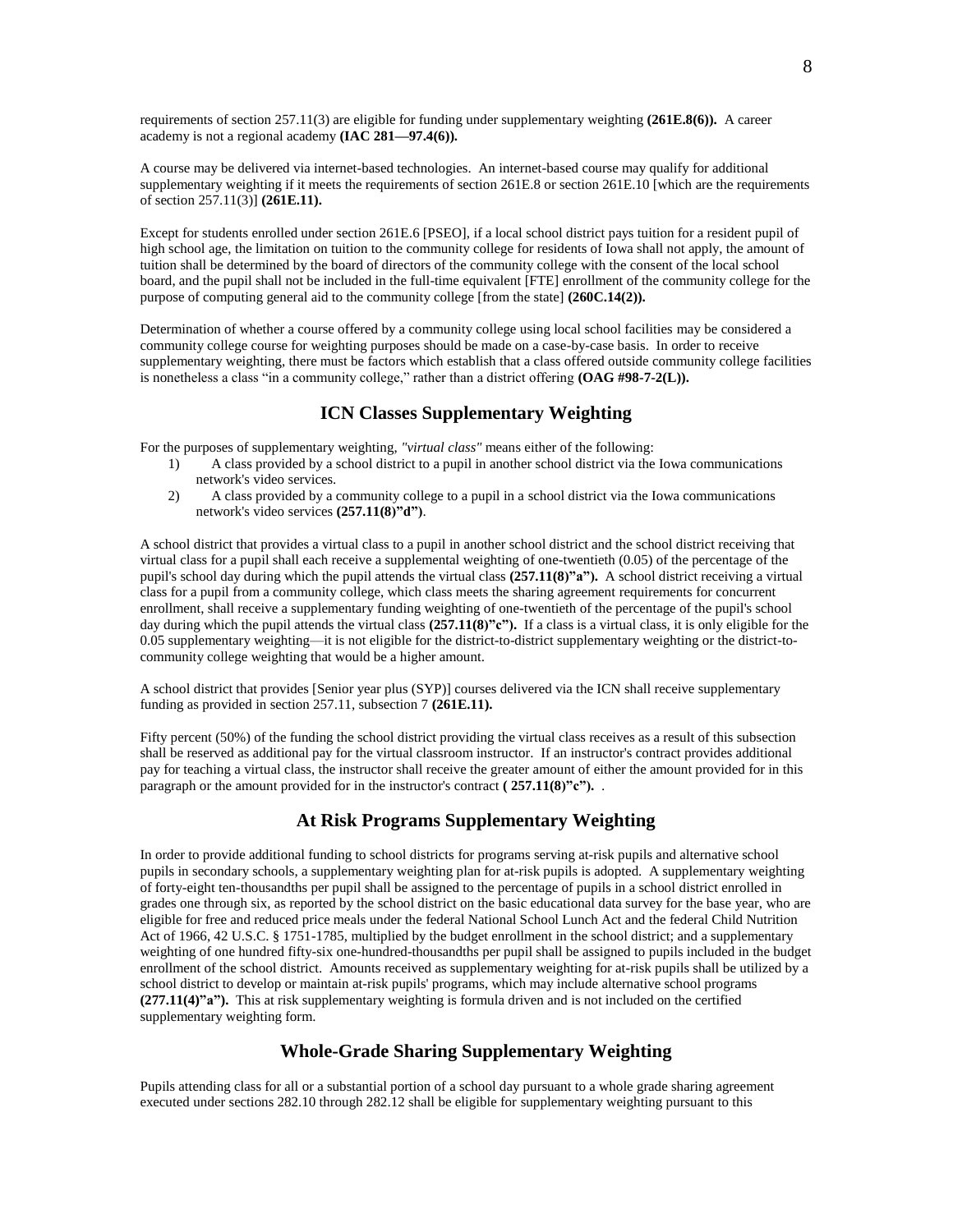subsection. A school district which executes a whole grade sharing agreement and which adopts a resolution jointly with other affected boards to study the question of undergoing a reorganization or dissolution to take effect on or before July 1, 2014, shall receive a weighting of one-tenth of the percentage of the pupil's school day during which the pupil attends classes in another district, attends classes taught by a teacher who is jointly employed under section 280.15, or attends classes taught by a teacher who is employed by another school district. A district shall be eligible for supplementary weighting pursuant to this paragraph for a maximum of three years. Receipt of supplementary weighting for a second and third year shall be conditioned upon submission of information resulting from the study to the school budget review committee [SBRC] indicating progress toward the objective of reorganization on or before July 1, 2014 **(257.11(2)"c").**

A school district may negotiate an agreement for attendance of its pupils in a school district located in a contiguous state. A school district that negotiates an agreement with a school district in a contiguous state is not eligible for supplementary weighting as a result of that agreement **(282.7(3)).**

### **Regional Academy Supplementary Weighting**

A school district which hosts a regional academy shall be eligible to assign its resident students attending classes at the academy a weighting of one-tenth of the percentage of the student's school day during which the student attends classes at the regional academy. The maximum amount of additional weighting for which a school district hosting a regional academy shall be eligible is an amount corresponding to thirty additional students. The minimum amount of additional weighting for which a school district establishing a regional academy shall be eligible is an amount corresponding to fifteen additional students if the academy provides both advanced-level courses and career and technical courses **(257.11(2)"d").**

A regional academy is a program established by a school district to which multiple school districts send students in grades nine [seven beginning July 1, 2012] through twelve **(261E.9(1)).** A regional academy shall include in its curriculum advanced level courses. A regional academy may include in its curriculum virtual or internet-based coursework and courses delivered via the ICN, career and technical courses, core curriculum coursework, courses required pursuant to section 256.7(26), or section 256.11(4 and 5), and asynchronous learning networks **(261E.9(2)).** A school district that provides [Senior year plus (SYP)] courses delivered via the ICN shall receive supplementary funding as provided in section 257.11, subsection 7 **(261E.11).** The secondary curriculum career and technical courses could be a career academy provided by the school district as long as it is not concurrent enrollment **(261E.10(3)).** As a practical matter, even though a regional academy may include ICN courses, those are actually separate from the regional academy for supplementary weighting purposes. Each type of sharing is covered by a different part of Code and has a different weighting.

Beginning on July 1, 2012, a school district establishing a regional academy may collaborate and partner with, enter into an agreement pursuant to chapter 28E with, or enter into a contract with, one or more school districts, AEAs, community colleges, accredited public and private postsecondary institutions, accredited nonpublic schools, businesses, and private agencies located within or outside of the state. The purpose of a regional academy established pursuant to this section shall be to build a culture of innovation for students and community, to diversify educational and economic opportunities by engaging in learning experiences that involve students in complex, real-world projects, and to develop regional or global innovation networks. If a school district establishing a regional academy in accordance with this section submits a plan to the Department of Education for approval that demonstrates how the regional academy will increase and assess student achievement or increase and access competency-based learning opportunities for students, the Department may waive or modify any statutory or regulatory provision applicable to school districts except the Department shall not waive or modify any statutory or regulatory provision relating to requirements applicable to school districts under chapters 11, 21, 22, 216, 216A, 256B, 279, 284, and 285; or relating to contracts with and discharge of teachers and administrators under chapters 20 and 279; or relating to audit requirements under section 256.9, subsection 20, and section 279.29. **(261E.9(1)).**

School districts that are sending students to a regional academy qualify for supplementary weighting under district-todistrict sharing. School districts participating in [sending resident students to] regional academies are eligible for supplementary weighting as provided in section 257.11, subsection 2. Beginning July 1, 2012, the school districts participating in the regional academy shall enter into an agreement on how the funding generated by the supplementary weighting received shall be used and shall submit the agreement to the Department of Education for approval **(261E.9(3)).**

# **Shared Operational Function Supplementary Weighting**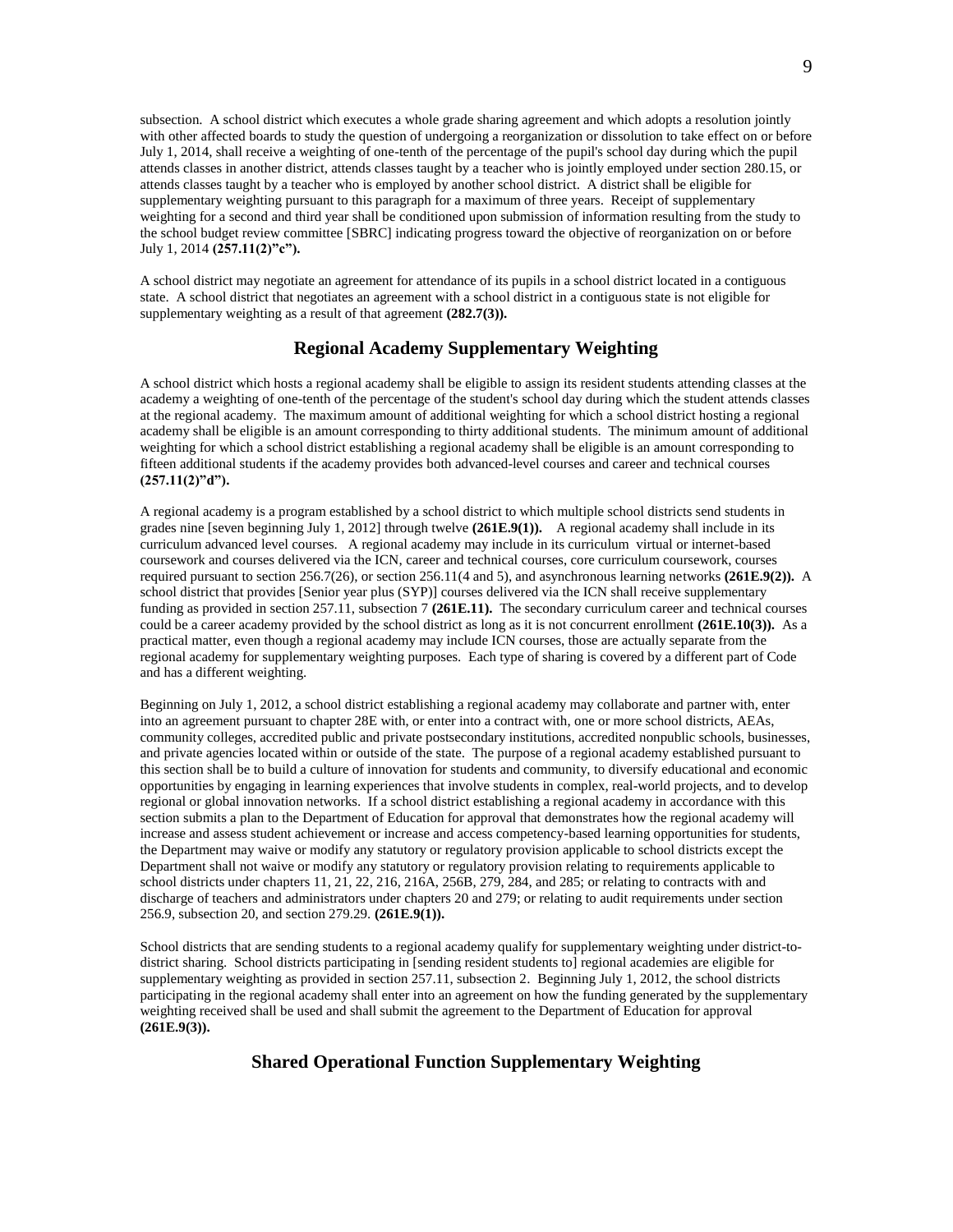In order to provide additional funding to increase student opportunities and redirect more resources to student programming for school districts that share operational functions, a supplementary weighting of two hundredths [0.02] per pupil shall be assigned to pupils enrolled in a district that shares with a political subdivision one or more operational functions of a curriculum director, school administration manager, social worker, school nurse, school counselor, or school librarian, or one or more operational functions in the areas of superintendent management, business management, human resources, transportation, or operation and maintenance for at least twenty percent [20%] of the school year. The additional weighting shall be assigned for each discrete operational function shared. The operational function sharing arrangement does not need to be a newly implemented sharing arrangement to receive supplementary weighting under this subsection. However, to receive supplementary weighting under this subsection for an ongoing operational function sharing arrangement that began before July 1, 2014, the district shall submit information to the department documenting the cost savings directly attributable to the shared operational functions and describe the district's consideration of additional shared operational functions. The additional weighting shall be assigned for each discrete operational function shared. For the purposes of this section, *"political subdivision"* means a city, township, county, school corporation, merged area, AEA, institution governed by the state board of regents, or any other governmental subdivision **(257.11(7)"a**"). Note that there actually are no other governmental subdivisions than those listed.

School districts that share operational functions with other school districts are not required to be contiguous school districts. If two or more districts sharing operational functions are not contiguous to each other, the districts separating those districts are not required to be a party to the operational functions sharing arrangement **(257.11(7)"b").**

Supplementary weighting pursuant to this subsection shall be available to a school district for a maximum of five years during the period commencing with the budget year beginning July 1, 2014, through the budget year beginning July 1, 2019. The minimum amount of additional weighting for which a school district shall be eligible is an amount equivalent to ten additional pupils, and the maximum amount of additional weighting for which a school district shall be eligible is an amount equivalent to forty additional pupils. Receipt of supplementary weighting by a school district pursuant to this subsection for more than one year shall be contingent upon the annual submission of information by the district to the department documenting cost savings directly attributable to the shared operational functions. Criteria for determining the number of years for which supplementary weighting shall be received pursuant to this subsection, subject to the five-year maximum, and for determining qualification of operational functions for supplementary weighting shall be determined by the department by rule, through consideration of long-term savings by the school district or increased student opportunities. **(257.11(7)"c").**

Supplementary weighting pursuant to this subsection shall be available to an AEA for a maximum of five [5] years during the period commencing with the budget year beginning July 1, 2014, through the budget year beginning July 1, 2019. The minimum amount of additional funding for which an AEA shall be eligible is fifty thousand dollars [\$50,000], and the maximum amount of additional funding for which an AEA shall be eligible is two hundred thousand dollars [\$200,000]. The department of management shall annually set a weighting for each AEA to generate the approved operational sharing expense using the AEA's special education cost per pupil amount and foundation level. Receipt of supplementary weighting by an AEA for more than one year shall be contingent upon the annual submission of information by the district to the department documenting cost savings directly attributable to the shared operational functions. Criteria for determining the number of years for which supplementary weighting shall be received pursuant to this subsection, subject to the five-year maximum, and the amount generated by the supplementary weighting, and for determining qualification of operational functions for supplementary weighting shall be determined by the department by rule, through consideration of long-term savings by the AEA or increased student opportunities. **(257.11(7)"d").**

Supplementary weighting for operational function sharing is repealed effective July 1, 2020 **(257.11(7)"e").**

## **Reorganization Incentive Supplementary Weighting**

Each district which initiated, by a vote of the board of directors or jointly by the affected boards, action to bring about a reorganization or dissolution to take effect on or after July 1, 2007, and on or before July 1, 2014, shall certify the date and the nature of the action taken to the Department of Education by January 1 of the year in which the reorganization or dissolution takes effect **(257.3(2)"d", 257.11A(2)).**

In determining weighted enrollment under section 257.6, if the board of directors of a school district has approved a contract for sharing pursuant to section 257.11 and the school district has approved an action to bring about a reorganization to take effect on or after July 1, 2007, and on or before July 1, 2014, the reorganized school district shall include, for a period of three years following the effective date of the reorganization, additional pupils added by the application of the supplementary weighting plan, equal to the pupils added by the application of the supplementary weighting plan in the year preceding the reorganization. For the purposes of this subsection, the weighted enrollment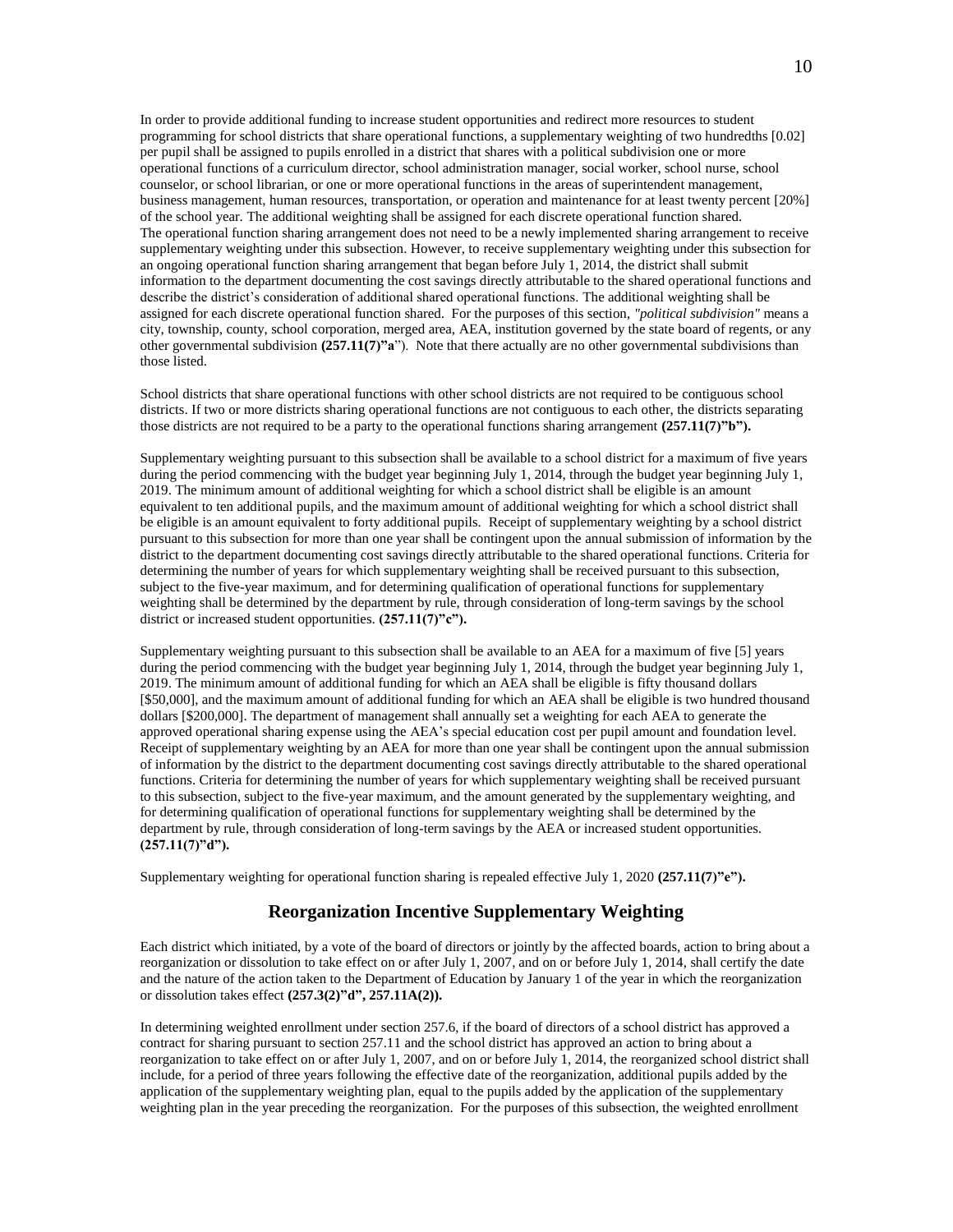for the period of three years following the effective date of reorganization shall include the supplementary weighting in the base year used for determining the combined district cost for the first year of the reorganization. However, the weighting shall be reduced by the supplementary weighting added for a pupil whose residency is not within the reorganized district. For purposes of this section, a reorganized district is one in which the reorganization was approved in an election pursuant to sections 275.18 and 275.20 and takes effect on or after July 1, 2007, and on or before July 1, 2014. **(257.11A(1), 257.11A(2)).**

## **Limited English Proficient Weighting**

Even though limited English proficient weighting is technically not called supplementary weighting, it functions in the same way.

When the student is limited English proficient, public schools shall provide special instruction, which shall include but need not be limited to either instruction in English as a second language or transitional bilingual instruction until the student is fully English proficient or demonstrates a functional ability to speak, read, write, and understand the English language **(280.4(1)).** In order to provide funds for the excess costs of instruction of limited English proficient students above the costs of instruction of pupils in a regular curriculum, students identified as limited English proficient shall be assigned an additional weighting of 0.22 that shall be included in the weighted enrollment of the school district of residence for a period not exceeding five years **(280.4(3)).**

## **Gifted and Talented Program Funding**

Gifted and talented program funding is not funding in addition to the regular program district cost, but rather is a portion of the calculated district cost. Effectively, the 25% portion and the 75% portion of the gifted and talented program budget after subtracting funds received from other sources (including carryforward from a previous year) are both paid from the regular program district cost.

The budget of an approved gifted and talented children program for a school district, after subtracting funds received from other sources for that purpose, shall be funded annually on a basis of one-fourth or more from the district cost of the school district. The remaining portion of the budget shall be funded by the thirty-eight dollar increase in supplemental state aid, as defined in section 257.2, Code 2014, for the school budget year beginning July 1, 1999, multiplied by a district's budget enrollment. The thirty-eight dollar increase for the school budget year beginning July 1, 1999, shall increase in subsequent years by each year's state percent of growth. School districts shall annually report the amount expended for a gifted and talented program to the department of education. The proportion of a school district's budget which corresponds to the thirty-eight dollar increase in supplemental state aid, as defined in section 257.2, Code 2014, for the school budget year beginning July 1, 1999, added to the 25% amount and funds received from other sources for the gifted and talented program, shall be utilized exclusively for a school district's gifted and talented program. If any portion of the gifted and talented program budget remains unexpended at the end of the budget year, the remainder shall be carried over to the subsequent budget year and added to the gifted and talented program budget for that year **(257.46).**

# **Adjustment in State Foundation Aid for Repayment of Property Taxes**

If a school district is required to repay property taxes paid for school taxes levied on property originally assessed at five million dollars or more because the assessment was subsequently reduced by the action of the property assessment appeal board or judicial action and the amount of the reduction in the assessment equals at least one hundred thousand dollars or two percent of the assessed value of all taxable property in the district prior to the reduction, whichever is less, the school district is eligible for an adjustment in state foundation aid. To receive the adjustment in state foundation aid, the school district shall apply to the department of management prior to the beginning of the budget year following the budget year in which the repayment of the property taxes occurred. The department of management shall determine the amount of adjustment in state foundation aid. The department of management shall determine the amount of state foundation aid which the school district would have received under section 257.1 if the amount of the school district's foundation property tax was determined using the reduced assessment of the applicable property. The difference between the amount of the state foundation aid using the reduced assessment and the amount of state foundation aid actually received under section 257.1 equals the amount of the adjustment in state foundation aid to be paid to the school district. The adjustment in state foundation aid shall be paid as provided in section 257.16 [with regular state aid]. If the application to receive an adjustment in state aid was filed prior to April 15, the adjustment shall be paid in the budget year. If the application is made after April 15, the adjustment shall be paid in the following budget year **(257.12).**

## **Budget Adjustment (Guarantee)**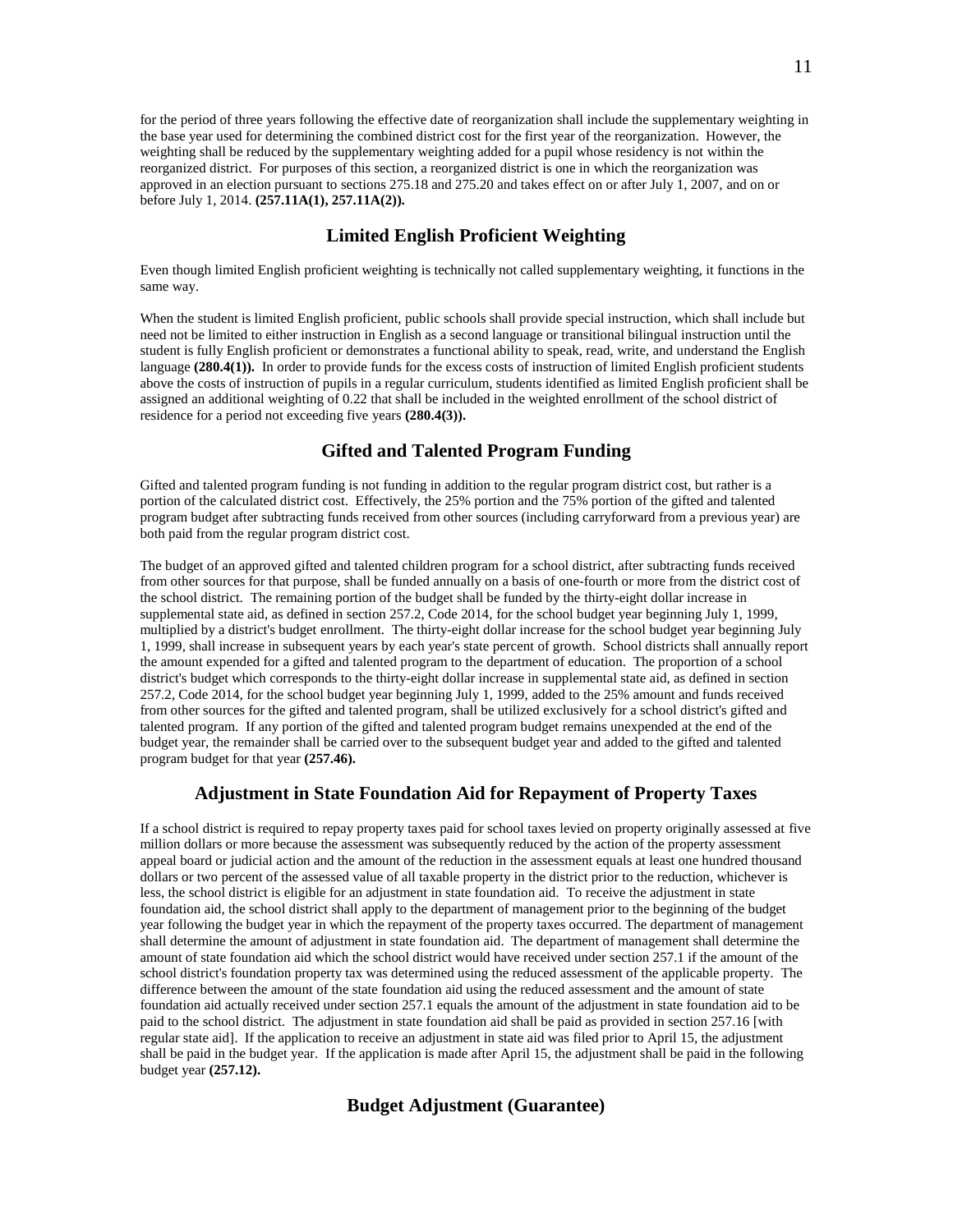A district shall be eligible for a budget adjustment corresponding to the following schedule:

- For the budget year commencing July 1, 2010, the greater of the difference between the regular program district cost for the budget year and one hundred one percent of the regular program district cost for the base year, or thirty percent of the amount by which the budget guarantee as calculated for the budget year beginning July 1, 2003, exceeds the adjusted guarantee amount. For purposes of this subparagraph, the *"adjusted guarantee amount"* means the amount which would be applicable for the budget year beginning July 1, 2010, if the budget guarantee were determined for that budget year as calculated for the budget year beginning July 1, 2003.
- For the budget year commencing July 1, 2011, the greater of the difference between the regular program district cost for the budget year and one hundred one percent of the regular program district cost for the base year, or twenty percent of the amount by which the budget guarantee as calculated for the budget year beginning July 1, 2003, exceeds the adjusted guarantee amount. For purposes of this subparagraph, the *"adjusted guarantee amount"* means the amount which would be applicable for the budget year beginning July 1, 2011, if the budget guarantee were determined for that budget year as calculated for the budget year beginning July 1, 2003.
- For the budget year commencing July 1, 2012, the greater of the difference between the regular program district cost for the budget year and one hundred one percent of the regular program district cost for the base year, or ten percent of the amount by which the budget guarantee as calculated for the budget year beginning July 1, 2003, exceeds the adjusted guarantee amount. For purposes of this subparagraph, the *"adjusted guarantee amount"* means the amount which would be applicable for the budget year beginning July 1, 2012, if the budget guarantee were determined for that budget year as calculated for the budget year beginning July 1, 2003.
- For the budget year commencing July 1, 2013, and each budget year thereafter, the difference between the regular program district cost for the budget year and one hundred one percent of the regular program district cost for the base year **(257.14(3)"a").**

The board of directors of a school district that wishes to receive a budget adjustment pursuant to this subsection shall adopt a resolution to receive the budget adjustment by May 15, annually, and shall notify the department of management of the adoption of the resolution and the amount of the budget adjustment to be received **(257.14(3)"b").**

The budget adjustment is all local property tax.

# **Authorized Expenditures**

The authorized expenditures of a school district during a base year shall not exceed the lesser of the budget for that year certified under section 24.17 plus any allowable amendments permitted in section 257.7, or the authorized budget **(257.7(1)).**

# **Authorized Budget (Maximum Budget Authority)**

Authorized budget means the sum of the combined district cost for that year, the actual miscellaneous income received for that year, and the actual unspent balance from the preceding year **(257.7(1)).** This refers to the general fund of the school district.

Expenditure means the total amounts paid from the general fund of a school district **(257.2(7)).**

# **Increase to Budget Authority for Increasing Enrollment**

For the school budget year beginning July 1, 2001, and succeeding budget years, if a district's actual enrollment for the budget year, determined under section 257.6, is greater than its budget enrollment for the budget year, the district shall be eligible to receive an on-time funding budget adjustment. The adjustment shall be in an amount equal to the difference between the actual enrollment for the budget year and the budget enrollment for the budget year, multiplied by the district cost per pupil. The board of directors of a school district that wishes to receive an on-time funding budget adjustment shall adopt a resolution to receive the adjustment and notify the school budget review committee [SBRC] annually, but not earlier than November 1, as determined by the department of education. The school budget review committee [SBRC] shall establish a modified supplemental amount in an amount determined here **(257.13).**

The on-time funding is not really funding. It is a modified supplemental amount, which means that the district can increase its authorized budget, but will not receive funding unless the district decides to levy a local property tax for cash reserve.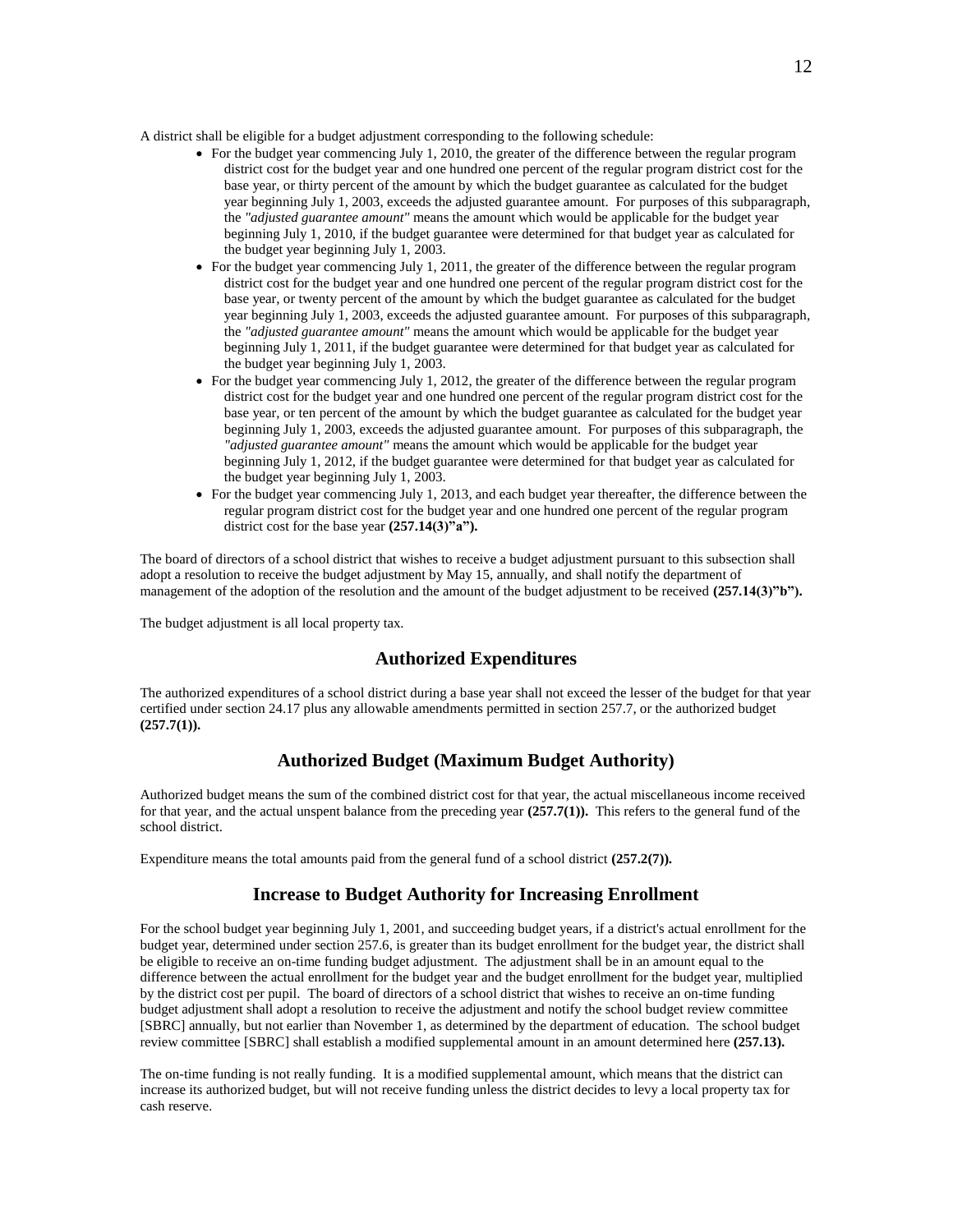## **Miscellaneous Income**

Miscellaneous income means the receipts deposited to the general fund of the school district but not including any of the following:

- a. Foundation aid.
- b. Revenue obtained from the foundation property tax.
- c. Revenue obtained from the additional property tax under section 257.4.
- d. Property tax replacement payments received under section 257.16B **(257.2(9)).**

Miscellaneous income also does not include cash reserve levy receipts.

### **Unspent Balance**

Unspent balance means the difference between the authorized expenditures (maximum budget authority) of the preceding year less the actual expenditures of the preceding year.

### **Flow of Cash versus Authority**

Iowa is unique in the way it has written its finance formula for funding education. While other states operate on a certified budget basis, Iowa operates on both a certified budget basis for all funds plus an authorized budget basis specifically for the general fund. The purpose of the authorized budget is to ensure equity for all children without regard to where they live—a basis premise in education funding. Iowa is one of the few states that has not had a constitutional challenge on equity in education because Iowa's formula was designed to ensure that equity with the addition of the authorized budget concept.

The authorized budget in the general fund is not the same as cash in the general fund. Each year the district receives budget authority for its general fund and receives funding or opportunities to receive funding in its general fund to the full extent of its authority. The cash and the authority might not be received at the same time, but a district can always obtain cash to back all of the authority it has received.

For example, a district might end the year with more cash than remaining authority in the general fund. That cash is not backing any authority. Instead, it is available to fund any authority granted in the subsequent year which is not fully funded. Although it may appear that it is for "cash flow," that is technically not correct. Cash flow would use authority as well as cash when it is expended, but this excess of cash described here has no authority attached to it, so it cannot be spent until unfunded authority is granted in the subsequent year to absorb it. Cash without authority can come from the cash reserve levy, but that is not the only source of cash without authority. The income surtax is granted authority prior to the year in which it levied. That means that the actual amount of cash that it will generate is not known. Instead the authority is granted based on a previous year's known income taxes available. This almost always results in a district receiving more cash through the income surtax than the authority which was granted, leaving some cash without authority behind it. Again, that cash is available to be absorbed by any unfunded authority grant in the subsequent year.

Even when property tax and state aid are levied and allocated in the amount of budget authority, the cash receipts do not match what was actually levied and authorized. Property taxes can be delinquent. State aid can be cut.

Programs that are paid off the top of state aid each year use cash that would have been state aid to districts. These programs are ones where it is difficult to locate parents or resident districts due to the nature of the placement, length of the placement, or mobility of families. Examples are foster care facilities, juvenile detention centers, juvenile shelter homes, Iowa State Training School, Iowa Juvenile Home, children on IEPs with parental rights severed, or certain MHIs. The state pays these serving districts, AEAs, or institutions directly for tuition for the children they serve. The cash is taken from the state aid that would have been sent to districts. Then the total funding for those programs is deducted from each district on an equal per pupil basis. If the districts had paid the tuition directly themselves for their resident students, they would have spent both cash and authority for that tuition. But when the state pays directly from the state aid, the districts receive less cash but retain all of the authority.

When there is an across the board (ATB) cut in any fiscal year, a similar situation occurs. Districts receive less cash but retain all of the authority they had already been granted.

Most authority is general purpose authority, but within the budget are also some specialized areas where authority is granted to be used for a specific purpose and only that purpose. That authority is called categorical. Decisions to provide districts with categorical funding is usually motivated by research in education funding showing that specific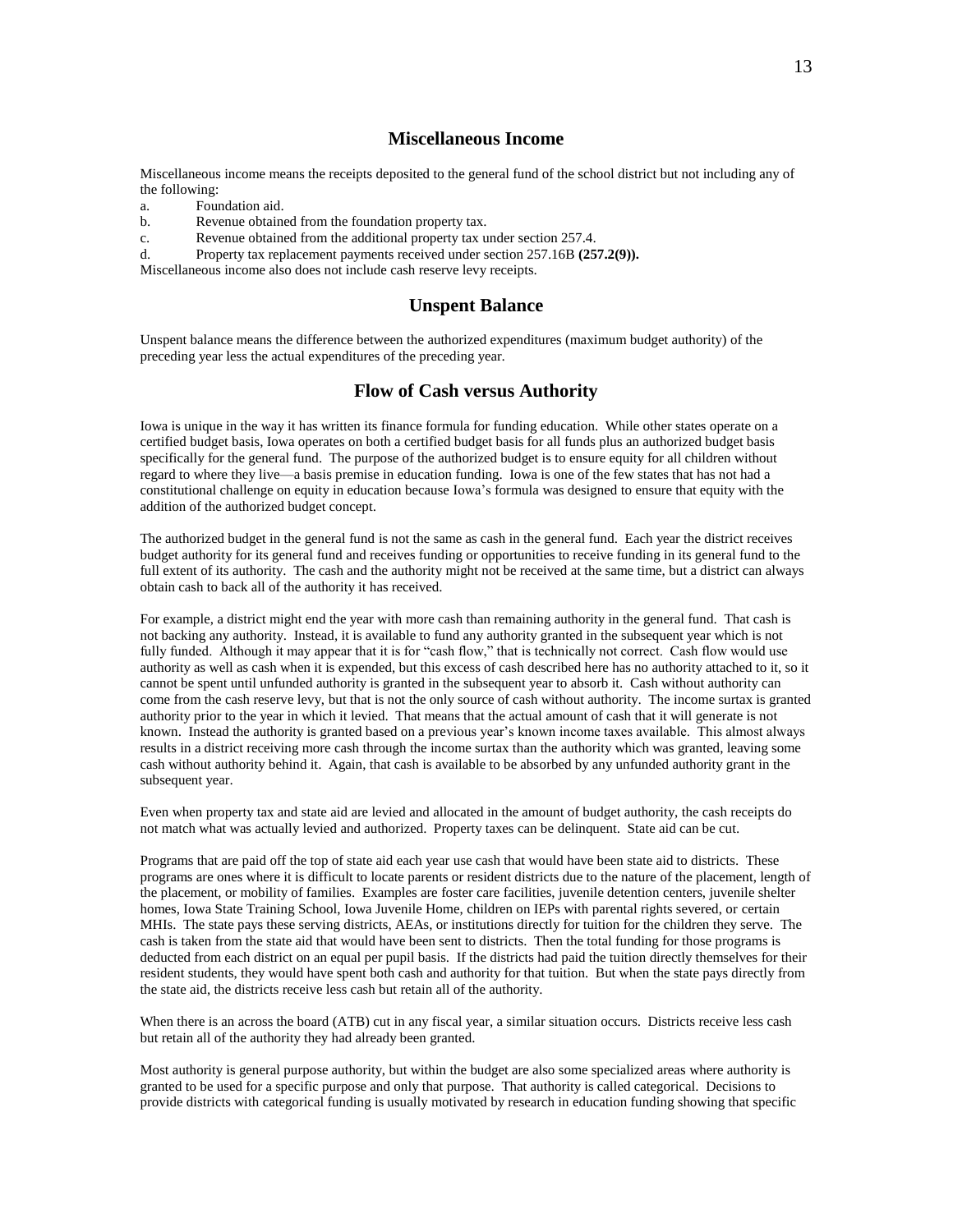expenditures are shown to enhance student achievement. Examples of categorical authority include, but are not limited to, funding for additional instruction for students at-risk of dropping out of schools, students who are English language learners, students who are gifted, students who have IEPs, or funding for teachers such as the teacher salary supplement.

At the end of the year, the district will generally have some authorized budget that it did not expend within the fiscal year. This remaining amount is commonly called "unspent balance" and can be carried forward to the subsequent fiscal year. Some of that unspent balance will be categorical authority that must be carried forward and must be expended only for the purpose for which it was given to the district. Any district that has not expended its categorical authority should always have remaining unspent balance at least to the extent of the sum of all its unspent categorical authority. Any district that has incurred a negative unspent balance (expended more cash than it had authority to expend), will also have expended categorical authority on other expenditures than those for which it was granted. However, even a few districts that do not incur an overall negative unspent balance, may also have expended categorical authority on other expenditures than those for which it was granted. Expending categorical authority on other expenditures than those for which it was granted is not appropriate financial management.

#### **Across the board cuts**

When an executive order of the governor requires an across the board cut to funding, it impacts school funding differently. Funding received through the school finance formula, on the aid and levy worksheet, will have cash receipts reduced, but the district will retain the full amount of budget authority associated with that funding. Even when the cash has been reduced, because the authority was not reduced, the district will report such funding for the CAR-COA as received; for example, the AEA flowthrough. In addition, all categorical funding that retained its full amount of budget authority will be treated as received in full and any amount of budget authority not expended in the fiscal year by the district would be reported as a restricted fund balance.

If the funding is outside of the formula, such as state grant funding, it will generally be reduced by the amount of the across the board (ATB) cut. In practice, districts and AEAs generally are not required to return funding that has already been fully distributed prior to the ATB cut. That means that funding which has not yet been fully distributed will absorb all of the ATB cut reduction in funding. When funding outside of the school finance formula is reduced, the budget authority that is associated with that funding is also reduced. This is because such funding does not acquire budget authority until it has been received by the school district.

When the funding is the special education weighted funding, it becomes complicated. This is the procedure followed:

- 1. School districts' special education receipts for the CAR-SES will not show a reduction. Each district's spending authority will not be reduced as a result of the ATB reduction, and the full amount from the aid and levy worksheet is reported.
- 2. The CAR-SES will be completed using the receipts from the aid and levy worksheet without the ATB reduction.
- 3. Special Education balances will be calculated against the special education receipts from the aid and levy worksheet without the ATB reduction.
- 4. Carryover will be calculated as in prior years, without regard to the ATB reduction.
- 5. Balances in excess of the 10% allowable carryover that are redistributed to other districts will be calculated at the normal 87.5% (state share) and then that amount will be reduced by ATB reduction.

If the governor determines that the estimated budget resources during the fiscal year are insufficient to pay all appropriations in full, the reductions shall be uniform and prorated between all departments, agencies, and establishments upon the basis of their respective appropriations **(8.31(5)).**

Notwithstanding any provision to the contrary, if the governor orders budget reductions in accordance with section 8.31, the teacher salary supplement district cost, the professional development supplement district cost, the early intervention supplement district cost, and the teacher leadership supplement district cost as calculated under section 257.10, subsections 9, 10, 11, and 12, and the area education agency teacher salary supplement district cost and the area education agency professional development supplement district cost as calculated under section 257.37A, subsections 1 and 2, shall be paid in full as calculated and the reductions in the appropriations provided in accordance with this section shall be reduced from the remaining moneys appropriated pursuant to this section and shall be distributed on a per pupil basis calculated with the weighted enrollment determined in accordance with section 257.6, subsection 5 **(257.16(4)).**

Note that the Code above exempts specific categorical funding on the aid and levy from reductions in cash. Districts are no longer permitted to spread the reduction in cash proportionately across all of the funding it would have received through the school finance formula. Because the district was already required to account for the budget authority as if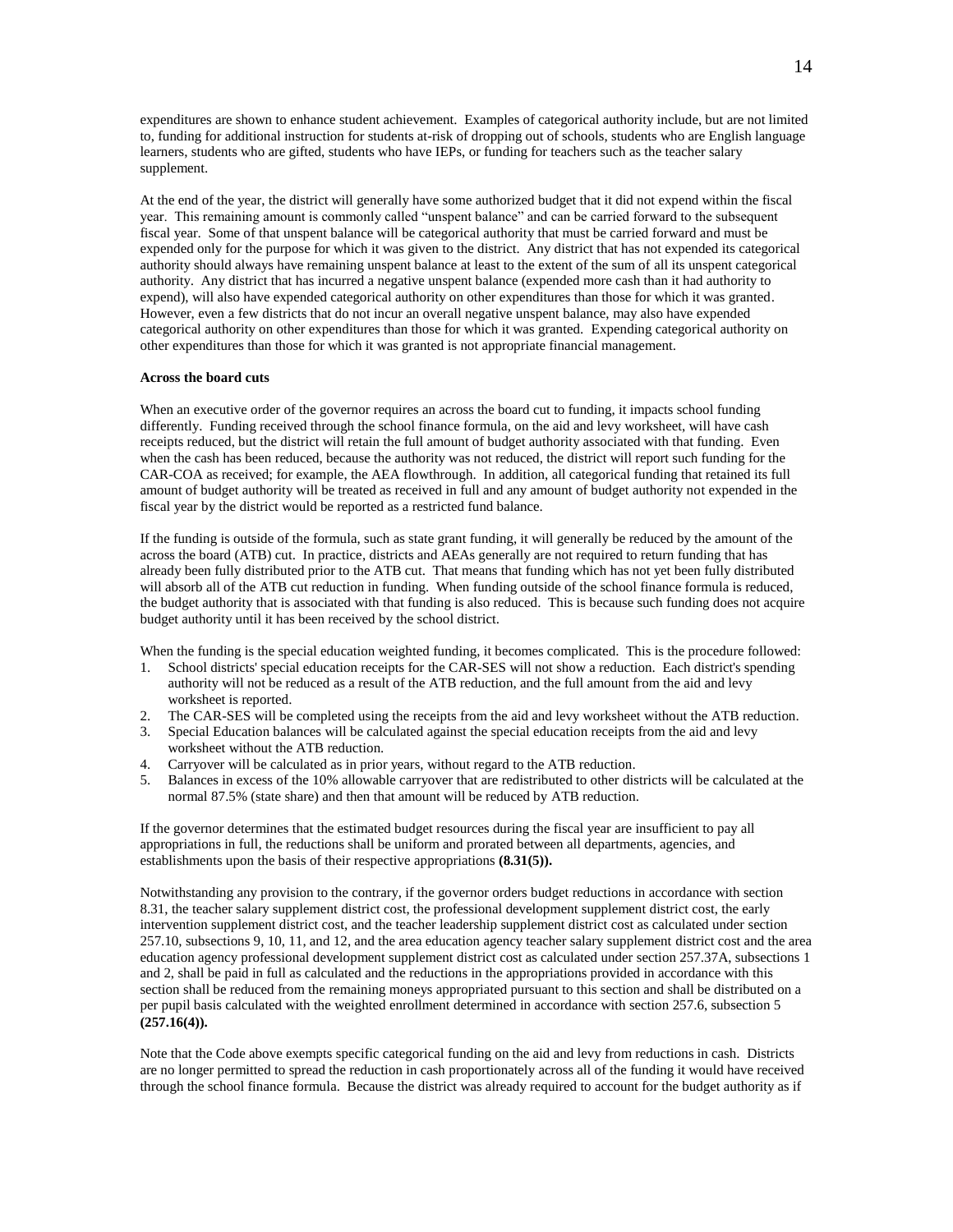the cash were received in full for any funding through the school finance formula, this Code section does not change that prior requirement.

Also note that an ATB cut is not made using the same calculation on which the funding was distributed originally.

### **Additional Funding Sources**

### **Instructional Support Program**

An instructional support program that provides additional funding for school districts is established **(257.18).**

The additional funding for the instructional support program for a budget year is limited to an amount not exceeding ten percent of the total of regular program district cost for the budget year and moneys received under section 257.14 as a budget adjustment for the budget year. Moneys received by a district for the instructional support program are miscellaneous income and may be used for any general fund purpose. However, moneys received by a district from the instruction support program shall not be used as, or in a manner which has the effect of, supplanting funds authorized to be received under sections 257.41 (returning dropout and dropout prevention), 257.46 (gifted and talented), 298.2 (PPEL/VPPEL), and 298.4 (Management Levy), or to cover any deficiencies in funding for special education instructional services resulting from the application of the special education weighting plan under section 256B.9. Funding for the instructional support program shall be obtained from instructional support state aid and from local funding using either an instructional support property tax or a combination of an instructional support property tax and instructional support income surtax **(257.19).**

Even though the instructional support program is miscellaneous income, the authority is generated at the point of certification rather than at the point of receipt. Therefore budget authority is not reduced even when there is an across the board cut imposed.

## **Educational Improvement Program**

An educational improvement program is established to provide additional funding for school districts in which the regular program district cost per pupil for a budget year is one hundred ten percent of the regular program state cost per pupil for the budget year and which have approved the use of the instructional support program established in section 257.18. The educational improvement program shall be funded by either an educational improvement property tax or by a combination of an educational improvement property tax and an educational improvement income surtax. Moneys received by a school district under the educational improvement program are miscellaneous income **(257.29).**

Notwithstanding the requirement that the regular program district cost per pupil for a budget year is one hundred ten percent of the regular state cost per pupil, the board of directors may participate in the educational improvement program as provided in this section if the school district had adopted an enrichment levy of fifteen percent of the state cost per pupil multiplied by the budget enrollment in the district prior to July 1, 1992, and upon expiration of the period for which the enrichment levy was adopted, adopts a resolution for the use of the instructional support program established in section 257.18. The maximum percent of the regular district cost of the district that may be used under this subsection shall not exceed five percent **(257.29(7)).**

Even though the educational improvement program is miscellaneous income, the authority is generated at the point of certification rather than at the point of receipt. Therefore budget authority is not reduced even when there is an across the board cut imposed.

## **Returning Dropout and Dropout Prevention Program**

The budget of an approved program for returning dropouts and dropout prevention for a school district, after subtracting funds received from other sources for that purpose, shall be funded annually on a basis of one-fourth or more from the district cost of the school district and up to three-fourths by an increase in supplemental state aid as defined in section 257.8. Annually, the department of management [really the SBRC] shall establish a modified supplemental amount for each such district equal to the difference between the approved budget for the program for returning dropouts and dropout prevention for that district and the sum of the amount funded from the district cost of the school district plus funds received from other sources **(257.41).**

The 75% portion of the returning dropout and dropout prevention program budget after subtracting funds received from other sources (including carryforward from a previous year) is a local property tax.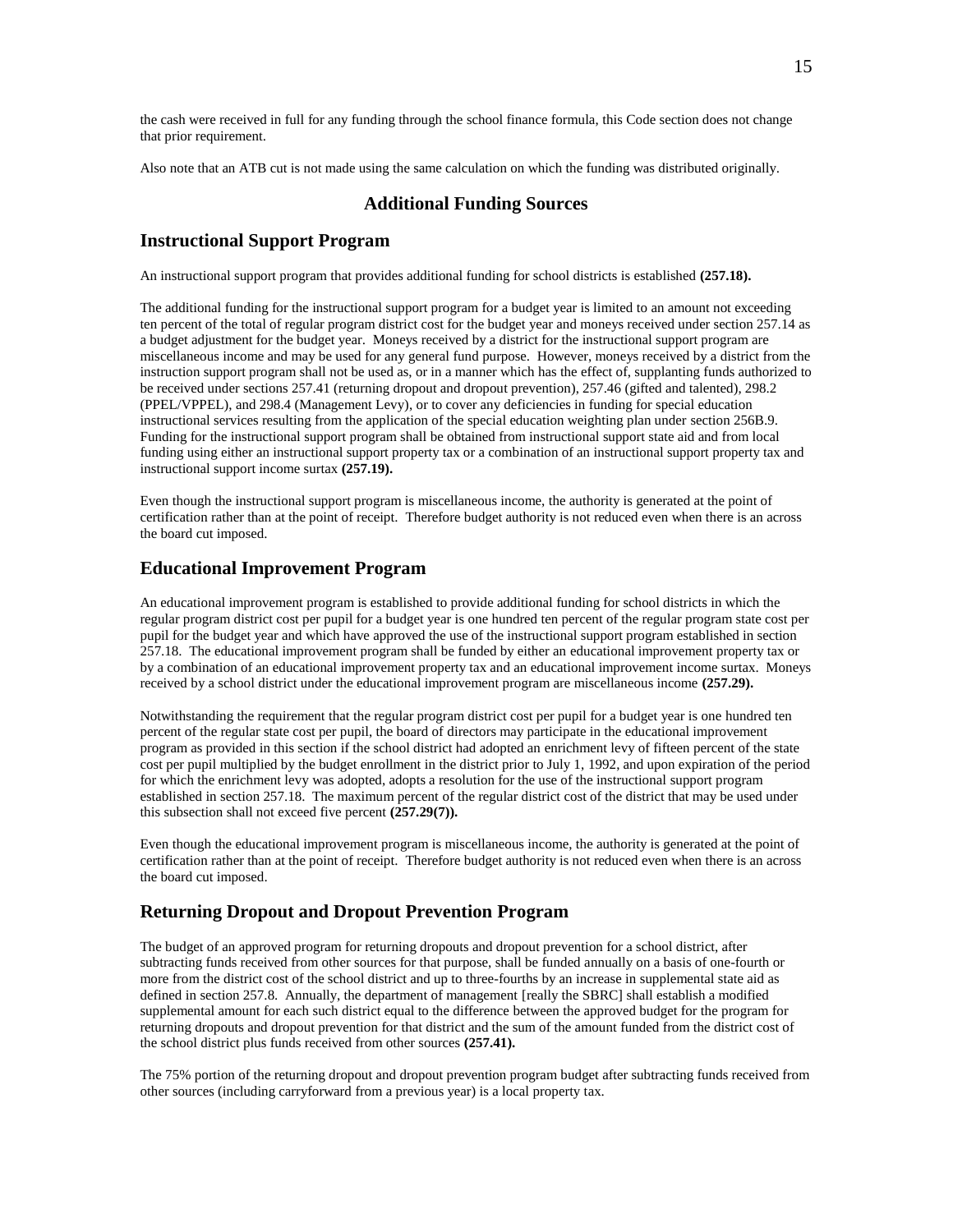## **Cash Reserve**

The board of directors of a school district may certify for levy by April 15 of a school year, a tax on all taxable property in the school district in order to raise an amount for a necessary cash reserve for a school district's general fund. The amount raised for a necessary cash reserve does not increase a school district's authorized expenditures as defined in section 257.7. For fiscal years beginning on or after July 1, 2012, the cash reserve levy for a budget year shall not exceed twenty percent [20%] of the general fund expenditures for the year previous to the base year minus the general fund unexpended fund balance for the year previous to the base year **(298.10).**

*"Unexpended fund balance"* means a school district's unreserved and undesignated fund balances **(257.2(13)).** Note: The terms unreserved and undesignated are no longer used in governmental GAAP after June 30, 2010. The most similar classifications under the new definitions of fund balances components would be the portion of the fund balance which is not accounted for as nonspendable, restricted, or committed pursuant to generally accepted accounting principles.

Annually the SBRC shall review the amount of property tax levied by each school district for the cash reserve authorized in section 298.10. If in the committee's judgment, the amount of a district's cash reserve levy is unreasonably high, the committee shall instruct the director of the department of management to reduce that district's tax levy computed under section 257.4 for the following budget year by the amount the cash reserve levy is deemed excessive. A reduction in a district's property tax levy for a budget year under this subsection does not affect the district's authorized budget **(257.31(15)).**

If a school district receives less state school foundation aid under section 257.1 than is due under that section for a base year and the school district uses funds from its cash reserve during the base year to make up for the amount of state aid not paid, the board of directors of the school district shall include in its general fund budget document information about the amount of the cash reserve used to replace the state school foundation aid not paid **(257.34).**

A school district may certify a cash reserve levy pursuant to Code to provide cash to replace withheld state aid and allow the district to meet authorized expenditures even though utilization of this levy will cause variation in the property tax rates among districts **(OAG #90-2-9(L)).**

## **Area Education Agencies**

Area education agencies (AEAs) serve as intermediate service units to provide special education support services, media services, and educational services. AEAs have no taxing authority. Instead, the law provides for a legislativelycontrolled amount of property tax and state aid to "flow through" local school district budgets to the AEA. Revenue comes directly to the AEA from the Department of Management, but the amount appears in the budget of each district. The funding formula for AEAs includes separate funding on a per-pupil basis for each of the three service areas. Media and education services are funded entirely from property taxes. Special education support services funding is included in the state aid foundation plan. The state support level for special education is 79%.

School districts shall pay for the programs and services provided through the AEA and shall include expenditures for the programs and services in their budgets, in accordance with section 273.9 **(273.9(1)).** The department of management shall deduct the amounts calculated for special education support services, media services, AEA teacher salary supplement district cost, AEA professional development supplement district cost, and educational services for each school district from the state aid due to the district pursuant to chapter 257 and shall pay the amounts to the respective AEAs on a monthly basis from September 15 through June 15 during each school year. The department of management shall notify each school district of the amount of state aid deducted for these purposes and the balance of state aid shall be paid to the district. If a district does not qualify for state aid under chapter 257 in an amount sufficient to cover its amount due to the AEA as calculated by the department of management, the school district shall pay the deficiency to the AEA from other moneys received by the district, on a quarterly basis during each school year **(257.35(1)).**

Notwithstanding section 257.35, subsection 1, the state aid for AEAs and the portion of the combined district cost calculated for these agencies for the fiscal year beginning July 1, 2002, and each succeeding fiscal year, shall be reduced by the department of management by seven million five hundred thousand dollars [\$7,500,000]. The reduction for each area education agency shall be equal to the reduction that the agency received in the fiscal year beginning July 1, 2001 **(257.35(2)).**

School districts shall pay the costs of special education instructional programs with the moneys available to the districts for each child requiring special education, by application of the special education weighting plan in section 256B.9.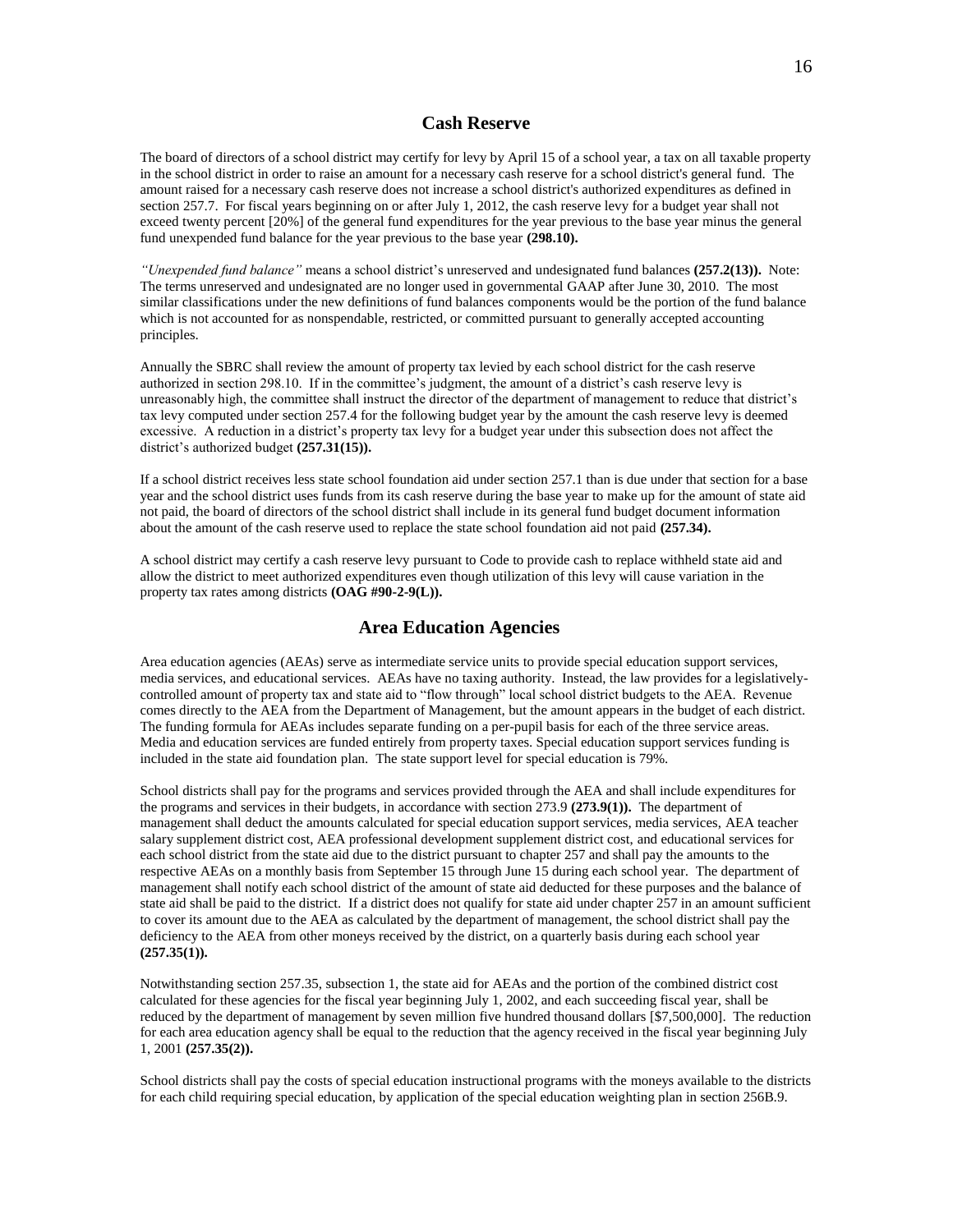Special education instructional programs shall be provided at the local level if practicable, or otherwise by contractual arrangements with the AEA board as provided in subsection 273.3(5), but in each case the total money available through section 256B.9 and chapter 257 because of weighted enrollment for each child requiring special education instruction shall be made available to the district or agency which provides the special education instructional program to the child, subject to adjustments for transportation or other costs which may be paid by the school district in which the child is enrolled. Each district shall cooperate with its AEA to provide an appropriate special education instructional program for each child who requires special education instruction, as identified and counted within the certification by the AEA director of special education or as identified by the AEA director of special education subsequent to the certification, and shall not provide a special education instructional program to a child who has not been so identified and counted within the certification or identified subsequent to the certification **(273.9(2)).**

The costs of special education support services provided through the AEA shall be funded as provided in chapter 257 **(273.9(3)).**

AEA boards are authorized to receive and expend money for providing programs and services as provided in sections 273.1 to 273.9, and chapters 256B and 257. All costs incurred in providing the programs and services, including administrative costs, shall be paid from funds received pursuant to sections 273.1 to 273.9 and chapters 256B and 257 **(273.3(2)).**

The AEA board is authorized to make application for, accept, and expend state and federal funds that are available for programs of educational benefit approved by the director of the department of education, and cooperate with the department in the manner provided in federal-state plans or department rules in the effectuation and administration of programs approved by the director, or approved by other educational agencies, which agencies have been approved as state educational authorities **(273.3(9)).**

Notwithstanding chapters 256B, 273, and 257 relating to the moneys available to AEAs for special education support services, for each school year, the Department of Education may direct the Department of Management to deduct amounts from the portions of school district budgets that fund special education support services in an AEA. The total amount deducted in an AEA shall be based upon excess special education support services unreserved and undesignated fund balances in that AEA for a school year as determined by the Department of Education. The amount deducted from a school district's budget shall not affect the calculation of the state cost per pupil or its district cost per pupil in that school year or a subsequent year **(257.36).**

If an AEA does not serve nonpublic school pupils in a manner comparable to services provided public school pupils for media and educational services, as determined by the state board of education, the state board shall instruct the Department of Management to reduce the funds for media services and educational services one time by an amount to compensate for such reduced services **(257.37(5)).**

For the budget year beginning July 1, 2010, and succeeding budget years, if the department of management determines that the unadjusted AEA teacher salary supplement district cost of an AEA for a budget year is less than one hundred percent [100%] of the unadjusted AEA teacher salary supplement district cost for the base year for the AEA, the AEA shall receive a budget adjustment for that budget year equal to the difference. The unadjusted AEA teacher salary supplement district cost is the AEA teacher salary supplement district cost per pupil for each AEA for a budget year multiplied by the special education support services weighted enrollment for that AEA. The total AEA teacher salary supplement district cost is the sum of the unadjusted AEA teacher salary supplement district cost plus the budget adjustment for that budget year. The use of the funds calculated under this subsection shall comply with the requirements of chapter 284 and shall be distributed to teachers pursuant to section 284.3A **(257.37A(1)).**

For the budget year beginning July 1, 2010, and succeeding budget years, if the department of management determines that the unadjusted AEA professional development supplement district cost of an AEA for a budget year is less than one hundred percent [100%] of the unadjusted AEA professional development supplement district cost for the base year for the AEA, the AEA shall receive a budget adjustment for that budget year equal to the difference. The unadjusted AEA professional development supplement district cost is the AEA professional development supplement district cost per pupil for each AEA for a budget year multiplied by the special education support services weighted enrollment for that AEA. The total AEA professional development supplement district cost is the sum of the unadjusted AEA professional development supplement district cost plus the budget adjustment for that budget year. The use of the funds calculated under this subsection shall comply with requirements of chapter 284 **(257.37A(2)).**

## **School Budget Review Committee**

A special provision of Iowa's school foundation aid program and school budgeting is a state-level School Budget Review Committee (SBRC). The SBRC is a separate agency and the members, appointed by the governor and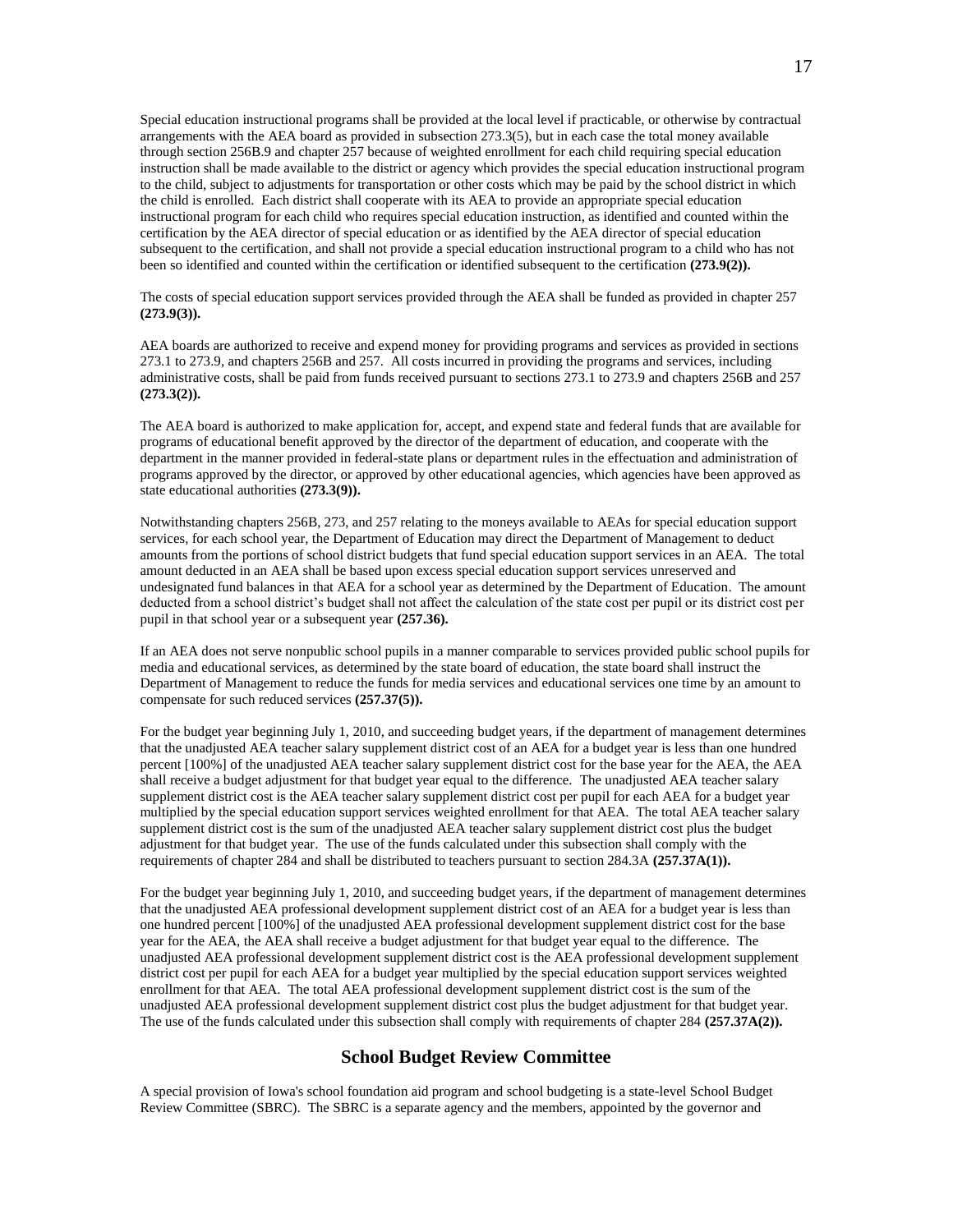confirmed by the Senate, serve in a judicial role regarding budgets. The committee provides relief for unique and unusual situations not covered under the basic foundation plan. To provide the relief, the committee has the authority to grant districts' increases in spending authority which may result in increases in property taxes if the local district chooses to implement a cash reserve levy. The six-member committee annually reviews areas such as the special education weighting plan and adjusts the weights as the committee deems necessary. If the special education expenditures exceeded revenues, as has been the case in recent years, a modified supplemental amount shall be granted. This additional supplemental amount requires an increase in cash reserve property taxes or use of unexpended fund balances. Iowa is unique compared to other states in that maximum spending authority is controlled in each district through the foundation plan. The funding sources include state aid, property taxes, unspent balances from the prior year, plus actual miscellaneous income. The controlled expenditure results in greater equity in expenditures but less local discretion. Once spending authority has been granted, it is not removed even if authorized state aid or property tax revenues are not actually received. Thus when an across the board state aid cut is made, spending authority is not reduced. A district may levy local property taxes for a cash reserve to replace any revenues not received. The SBRC exists to counterbalance the controlled spending authority by providing managed flexibility for unforeseen General Fund budget emergencies while maintaining the equity in the foundation plan.

#### **Authority to Spend Unexpended Cash Balance**

The SBRC may authorize a district to spend a reasonable and specified amount from its unexpended fund balance for the following purposes:

- 1) Furnishing, equipping, and contributing to the construction of a new building or structure for which the voters of the district have approved a [general obligation] bond issue as provided by law or the tax levy provided in section 298.2 [VPEL].
- 2) The costs associated with the demolition of an unused school building, or the conversion of an unused school building for community use, in a school district involved in a dissolution or reorganization under chapter 275, if the costs are incurred within three [3] years of the dissolution or reorganization.
- 3) The costs associated with the demolition or repair of a building or structure in a school district if such costs are necessitated by, and incurred within two years of, a disaster as defined in section 29C.2, subsection 1. **(257.31(7)"a").**

Other expenditures, including but not limited to expenditures for salaries or recurring costs, are not authorized under this subsection. Expenditures authorized under this subsection shall not be included in supplemental state aid or district cost, and the portion of the unexpended cash balance which is authorized to be spent shall be regarded as if it were miscellaneous income. Any part of the amount not actually spent for the authorized purpose shall revert to its former status as part of the unexpended cash balance **(257.31(7)"b").**

#### **Supplemental Aid**

If a district has unusual circumstances, creating an unusual need for additional funds, the SBRC may grant supplemental aid to the district from any funds appropriated to the department of education for the use of the SBRC for the purposes in subsection 257.31(5). The SBRC shall review a school district's unexpended fund balance prior to any decision regarding unusual finance circumstances. Such aid shall be miscellaneous income and shall not be included in district cost (257.31(5)). There are no appropriated funds to the SBRC at this time other than below.

If a district's average transportation costs per pupil exceed the state average transportation costs per pupil by 150%, the SBRC may grant transportation assistance aid to the district. Such aid shall be miscellaneous income and shall not be included in district cost. Funds transferred to the SBRC in accordance with section 321.34, subsection 22, [sale of education license plates] are appropriated to and may be expended for this purpose **(257.31(17)).**

#### **Modified Supplemental Amount**

If a district has unusual circumstances, creating an unusual need for additional funds, including but not limited to the following circumstances, the SBRC may establish a modified supplemental amount for the district by increasing its supplemental state aid:

- a. Any unusual increase or decrease in enrollment.
- b. Unusual natural disasters.
- c. Unusual initial staffing problems.
- d. The closing of a nonpublic school, wholly or in part, or the opening or closing of a pilot charter school.
- e. Substantial reduction in miscellaneous income due to circumstances beyond the control of the district.
- f. Unusual necessity for additional funds to permit continuance of a course or program which provides substantial benefit to pupils.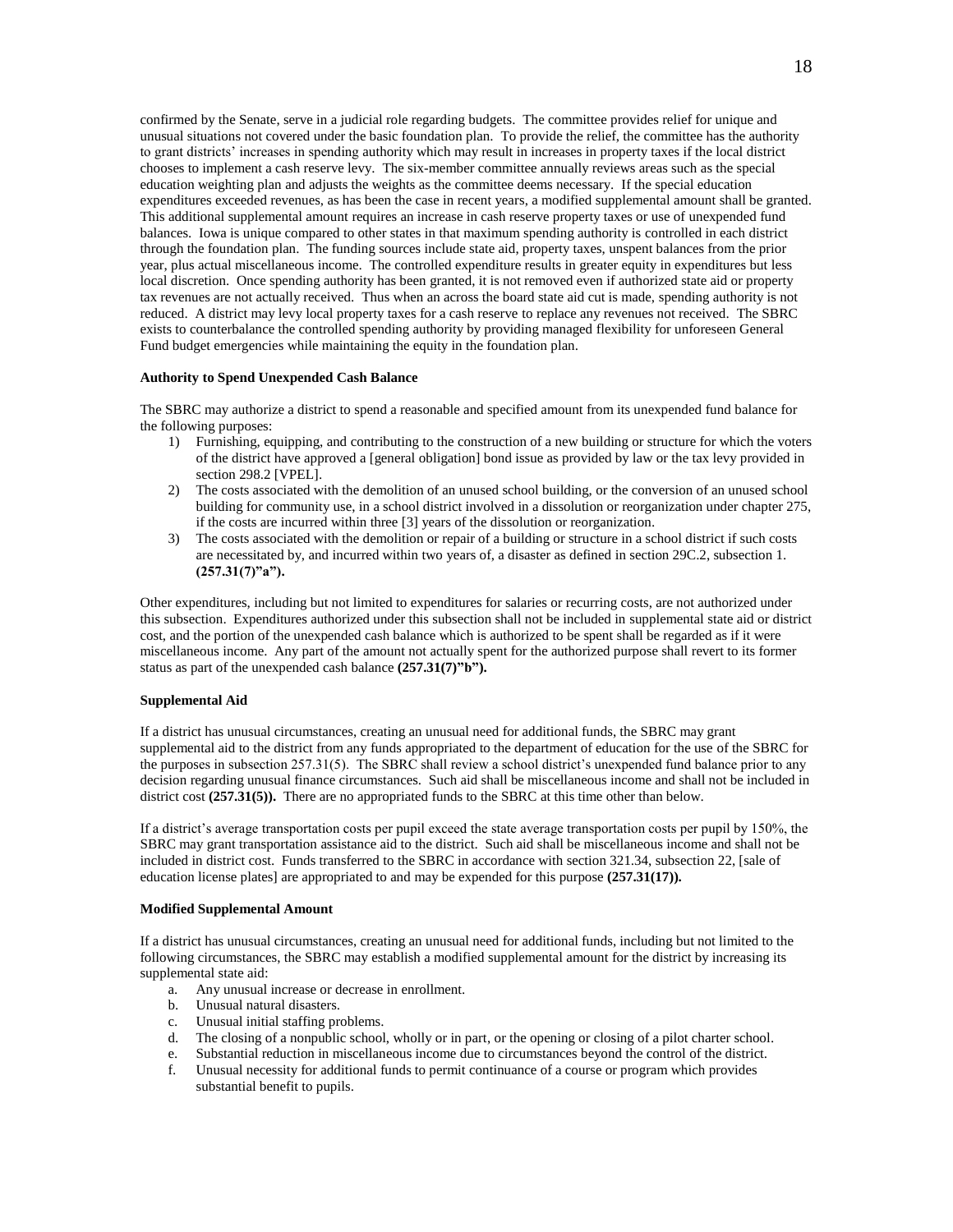- g. Unusual need for a new course or program which will provide substantial benefit to pupils, if the district establishes the need and the amount of necessary increased cost.
- h. Unusual need for additional funds for special education or compensatory education programs.
- i. Year-round or substantially year-round attendance programs which apply toward graduation requirements, including but not limited to trimester or four-quarter programs. Enrollment in such programs shall be adjusted to reflect equivalency to normal school year attendance.
- j. Unusual need to continue providing a program or other special assistance to non-English speaking pupils after the expiration of the four-year period specified in section 280.4.
- k. Circumstances caused by unusual demographic characteristics.
- l. Any unique problems of school districts.
- m. The addition of one or more teacher librarians pursuant to section 256.11, subsection 9, one or more guidance counselors pursuant to section 256.11, subsection 9A, or one or more school nurses pursuant to section 256.11, subsection 9B.
- n. Unusual need for additional funds for the costs associated with providing competent private instruction (CPI) pursuant to chapter 299A **(257.31(5)).**

An AEA budget review procedure is established for the school budget review committee (SBRC). The SBRC shall meet and hold hearings each year to review unusual circumstances of AEAs, either upon the committee's motion or upon the request of an AEA. The committee may grant supplemental aid to the AEA from funds appropriated to the Department of Education for AEA budget review purposes, or an amount may be added to the AEA special education support services supplemental state aid for districts in an area or an additional amount may be added to district cost for media services or educational services for all districts in an area for the budget year either on a temporary or permanent basis, or both. Unusual circumstances in an AEA shall include but are not limited to the following:

- 1) An unusual increase or decrease in enrollment of children requiring special education or unusual need for additional moneys for special education support services.
- 2) Unusual need for additional moneys for media services.
- 3) Unusual need for additional moneys for educational services.
- 4) Unusual costs for building repair, building maintenance, or removal of environmental hazards.
- 5) Participation by the AEA in telecommunications, electronic, and technological development with school districts, and related staff development programs **(257.32(1)).**

The SBRC may approve or modify the initial base year district cost of any district which changes accounting procedures **(257.31(8)).**

The SBRC may grant supplemental aid or a modified supplemental amount to a school district to continue funding a Limited English Proficient program for students after the expiration of the five-year period **(280.4(3)).** This is the same program referred to in 257.31, subsection 5, paragraph "j."

A district of residence may apply to the SBRC for a modified supplemental amount if a student was not included in the resident district's enrollment count during the fall of the year preceding the student's transfer under open enrollment [when open enrollment tuition is required to be paid for that student by the district of residence] **(282.18(9)).**

The SBRC shall establish a modified supplemental amount for a district by increasing its supplemental state aid and certify the same to the department of management:

- When the district submits evidence that it requires additional funding for removal, management, or abatement of environmental hazards due to a state or federal requirement. Environmental hazards shall include but are not limited to the presence of asbestos, radon, or the presence of any other hazardous material dangerous to health and safety. The district shall include a budget for the actual cost of the project that may include the costs of inspection, reinspection, sampling, analysis, assessment, response actions, operations and maintenance, training, periodic surveillance, developing of management plans, recordkeeping requirements, and encapsulation or removal of the hazardous material **(257.31(6)).**
- When the district requests it to fund the special education deficit **(257.31(14)(b)).**
- When the district has an approved program for returning dropouts and dropout prevention  $(257.41)$ .

For the school budget year beginning July 1, 2001, and succeeding budget years, if a district's actual enrollment for the budget year, determined under section 257.6, is greater than its budget enrollment for the budget year, the district shall be eligible to receive an on-time funding budget adjustment. The adjustment shall be in an amount equal to the difference between the actual enrollment for the budget year and the budget enrollment for the budget year, multiplied by the district cost per pupil. The board of directors of a school district that wishes to receive an on-time funding budget adjustment shall adopt a resolution to receive the adjustment and notify the school budget review committee annually, but not earlier than November 1, as determined by the department of education. The school budget review committee shall establish a modified supplemental amount **(257.13).**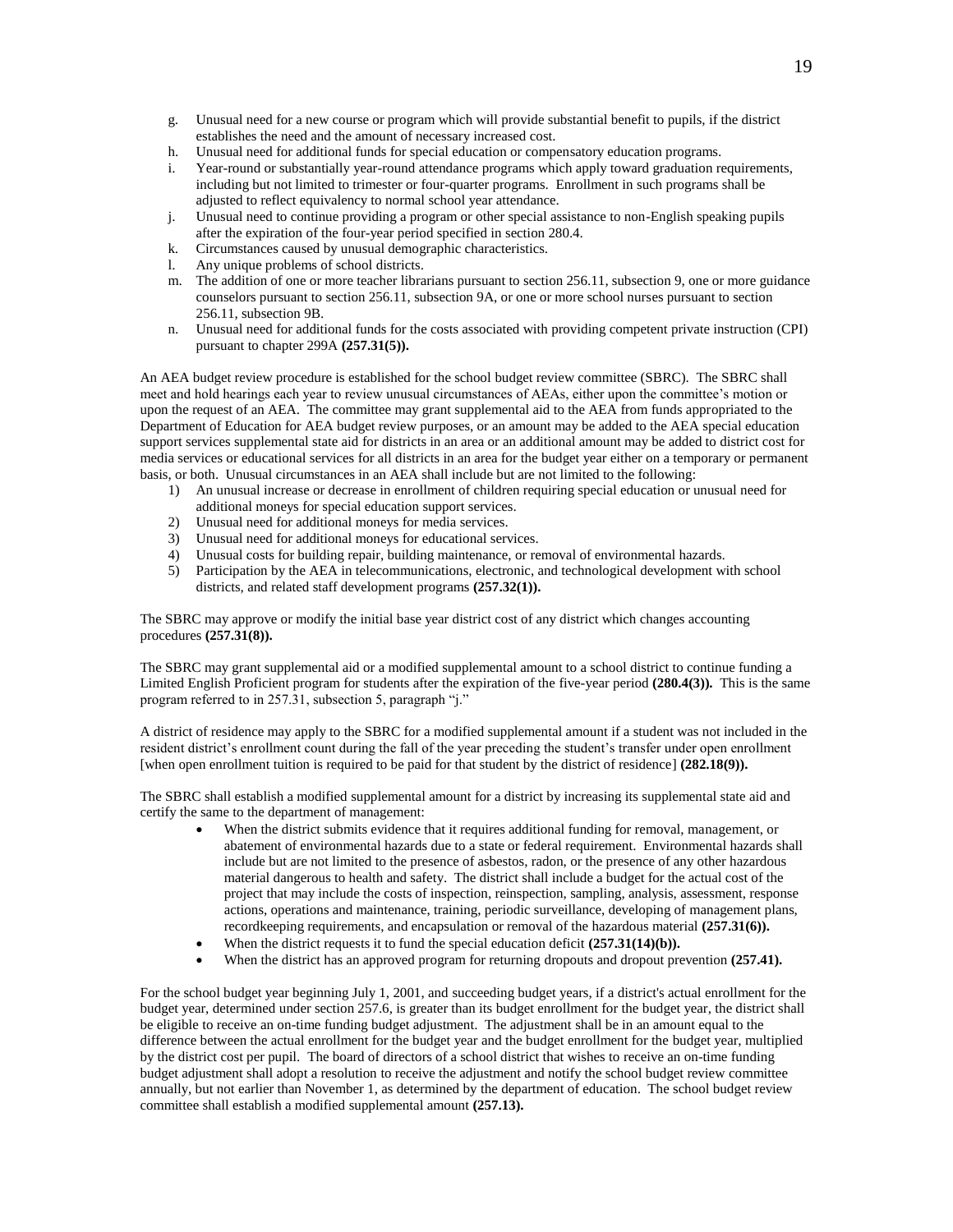If the board of directors of a school district determines that a need exists for additional funds exceeding the authorized budget adjustment for on-time funding pursuant to section 257.13, a request for a modified supplemental amount based upon increased enrollment may be submitted to the SBRC as provided in section 257.31 **(257.13(3)).**

A school district may increase its combined district cost for the budget year to the extent that an excess tax levy is authorized by the SBRC **(257.10(8)"b").**

#### **Other Duties**

The SBRC is involved in the selection of awardees for the Iowa Federal Demonstration Grant Program **(423E.6).**

The SBRC may recommend the revision of any rules, regulations, directives, or forms relating to school district budgeting and accounting, confer with local school boards or their representatives and make recommendations relating to any budgeting or accounting matters, and direct the director of the department of education or the director of the department of management to make studies and investigations of school costs in any school district **(257.31(1)).**

The school budget review committee shall review the proposed budget and certified budget of each school district, and may make recommendations. The committee may make decisions affecting budgets to the extent provided in chapter 257. The costs and computations referred to in this section relate to the budget year unless otherwise expressly stated **(257.31(3)).**

The SBRC and the state board of education shall specify procedures and require school districts and AEAs to conform to generally accepted accounting principles (GAAP) commencing with the school year beginning July 1, 1996 **(257.31(4)).**

The SBRC shall review the recommendations of the director of the department of education relating to the special education weighting plan, and shall establish a weighting plan for each school year pursuant to section 256B.9, and report the plan to the director of the department of education **(257.31(12)).** On December 1, 1987, and no later than December 1 every two years thereafter, for the school year commencing the following July 1, the director of the department of education shall report to the school budget review committee the average costs of providing instruction for children requiring special education in the categories of the weighting plan established under this section, and for providing services to nonpublic school students pursuant to section 256.12, subsection 2, and the director of the department of education shall make recommendations to the school budget review committee for needed alterations to make the weighting plan suitable for subsequent school years. The school budget review committee shall establish the weighting plan for each school year and shall report the plan to the director of the department of education. The school budget review committee may establish weights to the nearest hundredth. The school budget review committee shall not alter the weighting assigned to pupils in a regular curriculum, but it may increase or decrease the weighting assigned to each category of children requiring special education by not more than two- tenths of the weighting assigned to pupils in a regular curriculum. The state board of education shall adopt rules under chapter 17A to implement the weighting plan for each year and to assist in identification and proper indexing of each child in the state who requires special education **(256B.9(4)).**

The SBRC may recommend that two or more school districts jointly employ and share the services of any school personnel, or acquire and share the use of classrooms, laboratories, equipment, and facilities as specified in section 280.15 **(257.31(13)).**

As soon as possible following June 30 of the base year, the SBRC shall determine for each school district the balance of funds, whether positive or negative, raised for special education instruction programs under the special education weighting plan established in section 256B.9. The committee shall certify the balance of funds for each school district to the director of the department of management **(257.31(14)).**

Annually the SBRC shall review the amount of property tax levied by each school district for the cash reserve authorized in section 298.10. If in the committee's judgment, the amount of a district's cash reserve levy is unreasonably high, the committee shall instruct the director of the department of management to reduce that district's tax levy computed under section 257.4 for the following budget year by the amount the cash reserve levy is deemed excessive. A reduction in a district's property tax levy for a budget year under this subsection does not affect the district's authorized budget **(257.31(15)).**

#### **Sanctions**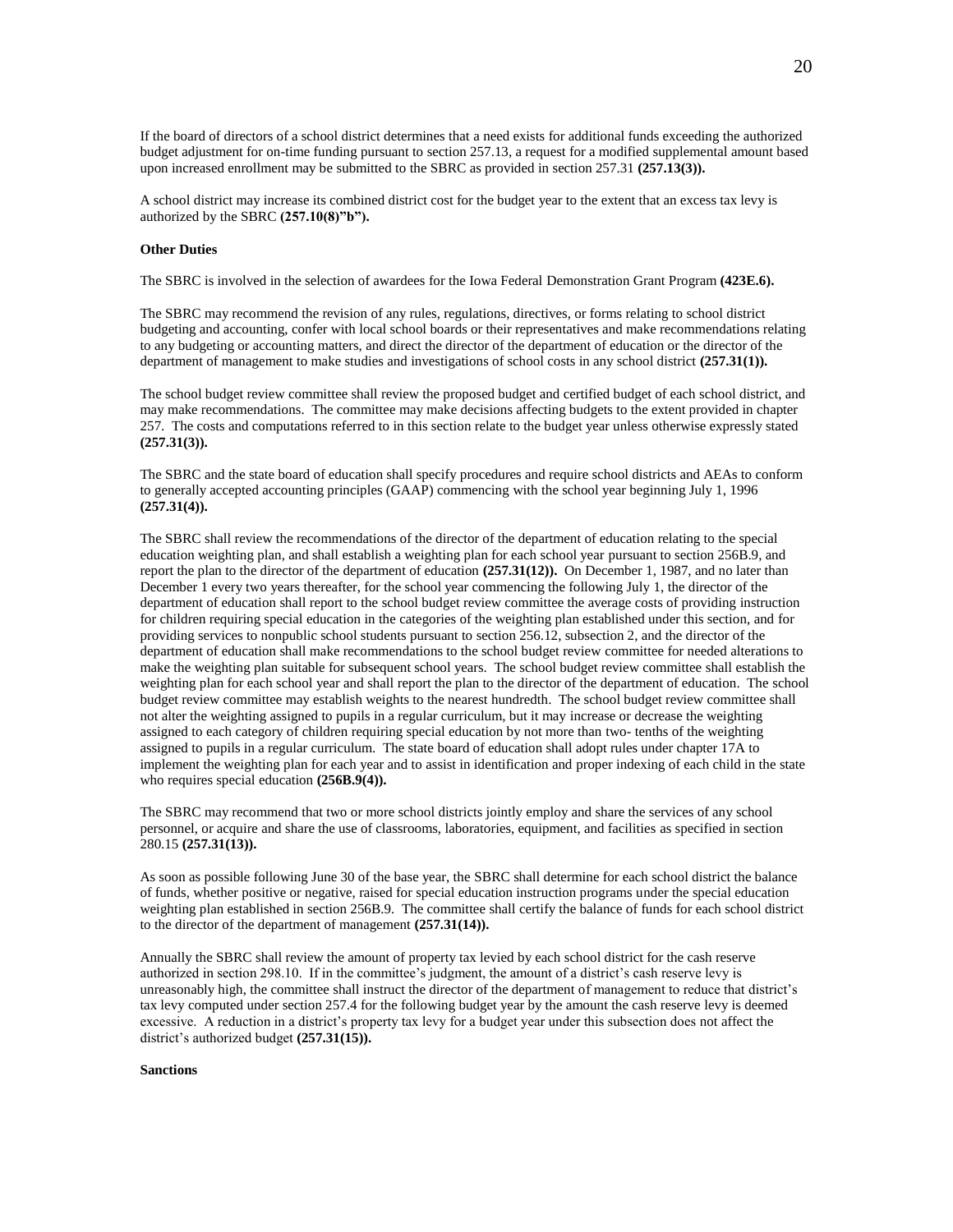Failure by any school district to provide information or appear before the SBRC as required for the accomplishment of review or hearing is justification for the SBRC to instruct the director of the department of management to withhold any state aid to that district until the committee's inquiries are satisfied completely **(257.31(11)).** Failure by an AEA to provide information or appear before the SBRC as requested for the accomplishment of review or hearing constitutes justification for the committee to instruct the Department of Revenue and Finance to withhold payments for the AEA until the committee's inquiries are satisfied completely **(257.32(4)).** Note that the SBRC utilizes many data collections submitted by the districts and AEAs in order to conduct the business and reviews required of the SBRC.

If a school district exceeds its authorized budget or carries a negative unspent balance for 2 or more consecutive years, the SBRC may recommend that the department implement a Phase II on-site visit to conduct a fiscal review pursuant to section 256.11, subsection 10, paragraph "b", subparagraph (1), subparagraph subdivision (e) **(257.31(18)).**